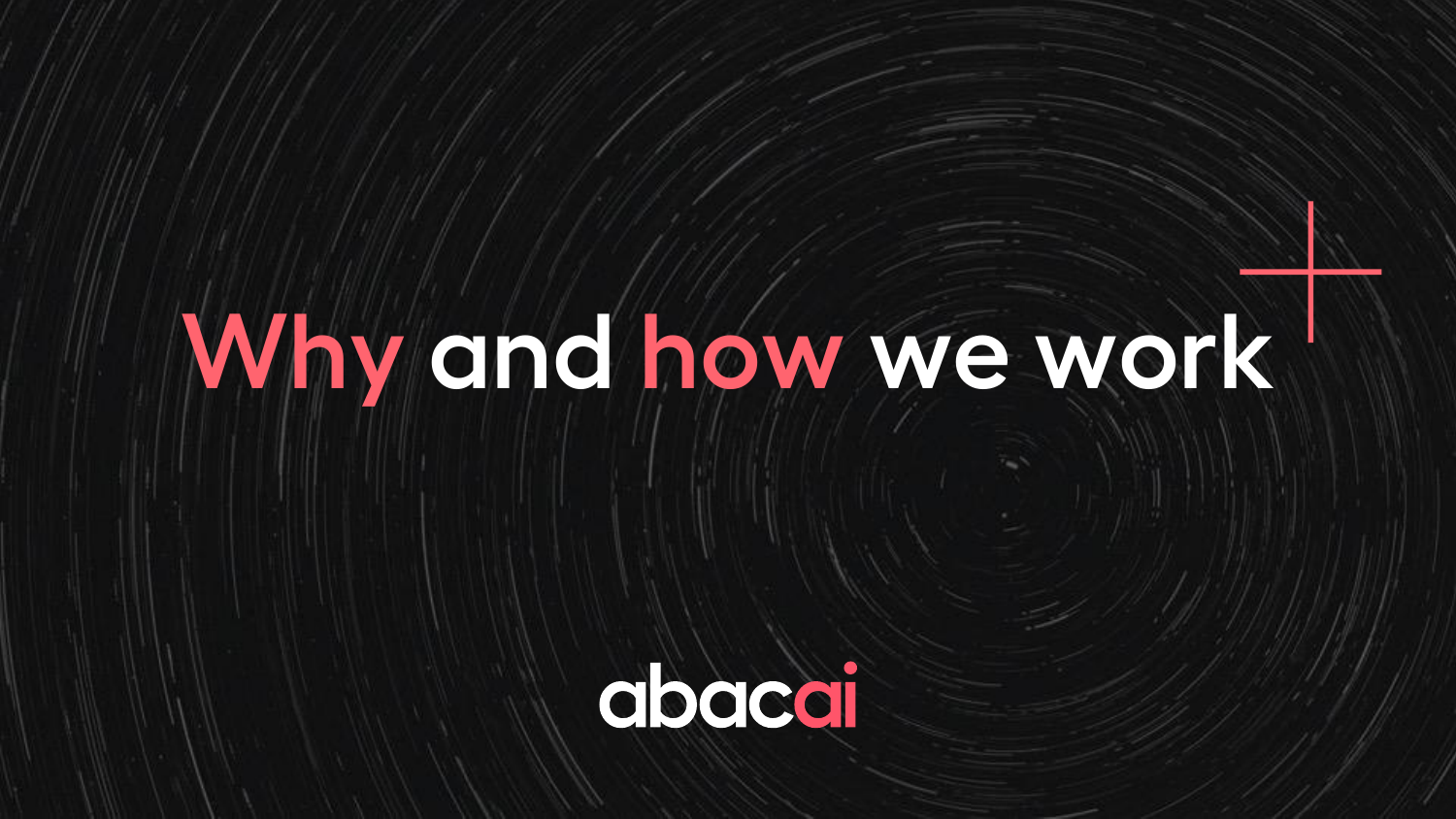This document is meant to be the operating system for how we run the company.

It won't explain our insurance products or tell you about how to set up your laptop.

It will tell you what we are about, **and how we expect each other to behave.**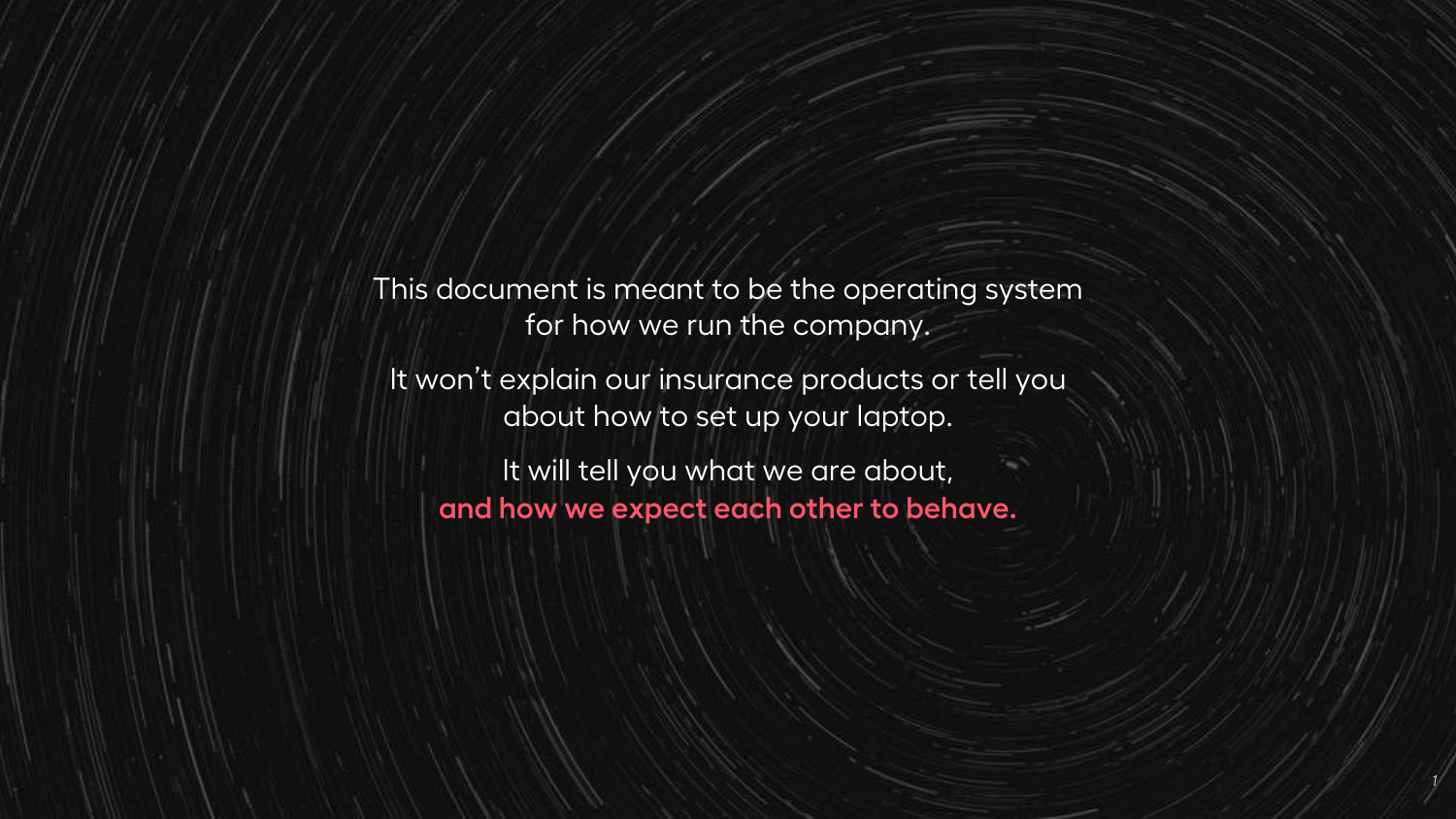### **We are here for our customers**

Of course other stakeholders matter.

If we didn't have our people, the business would come to a crash landing. If we didn't have our technology partners, nothing would work. If we didn't have shareholders and capital providers, we wouldn't have the money to invest in our business. **But our raison d'être is our customers. We are here to serve them. They are the oxygen of the business.**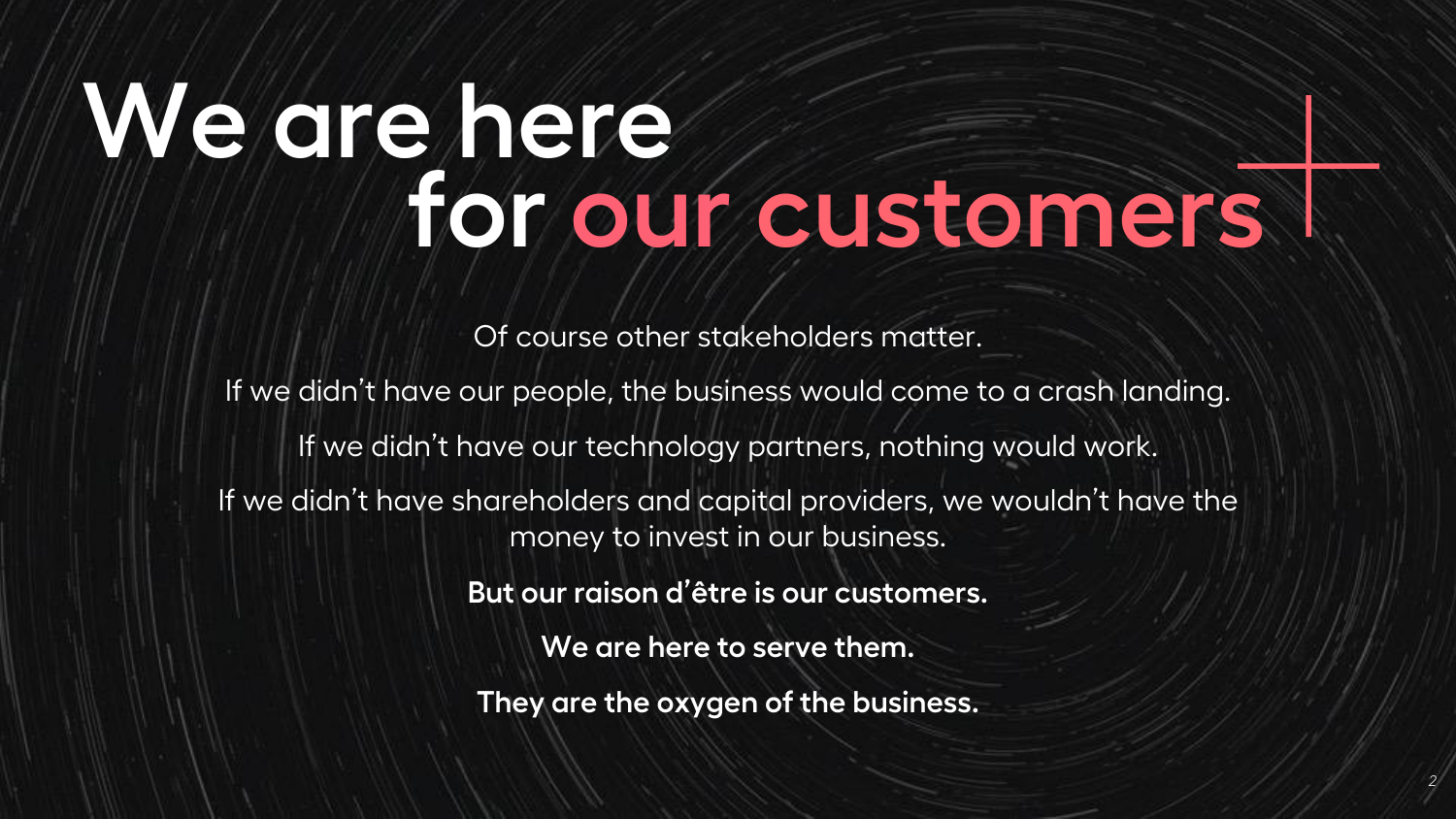### **Everyone says that, though… …so what does it mean?**

Our product proposition is fundamentally based on **rewarding customer loyalty**, rather than penalising it through higher prices. We are there for our customers with value and content even when things don't go wrong.

Although we are optimised to compete across all distribution channels, **we are mobile first** - our customers are digitally mature and increasingly mobile native, and our products reflect that.

Our value proposition increasingly will shift from reactive compensation for incurred risk to **pre-emptive protection** against potential risks. This happens for instance through improving driver behaviour or notifying them if their pipes might be about to burst.

*3*

We are genuinely focused on making the **customers' experience** of insurance the best it can be, through hyper-personalising it to that individual. It's about getting to know our customers, to know what they need from us and when, and exceeding their expectations when they do use us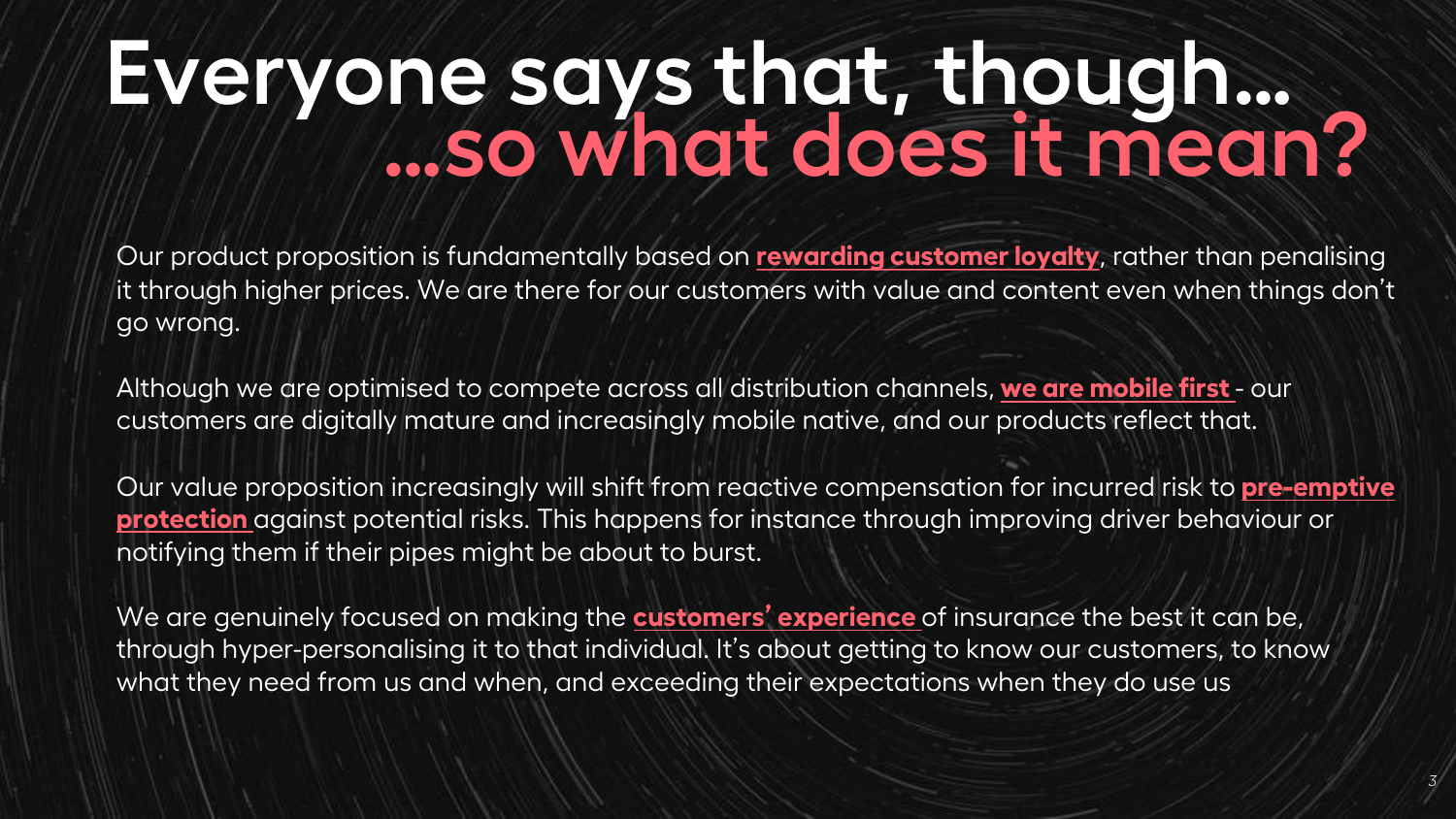This is reflected in our purpose.

### **To revolutionise insurance**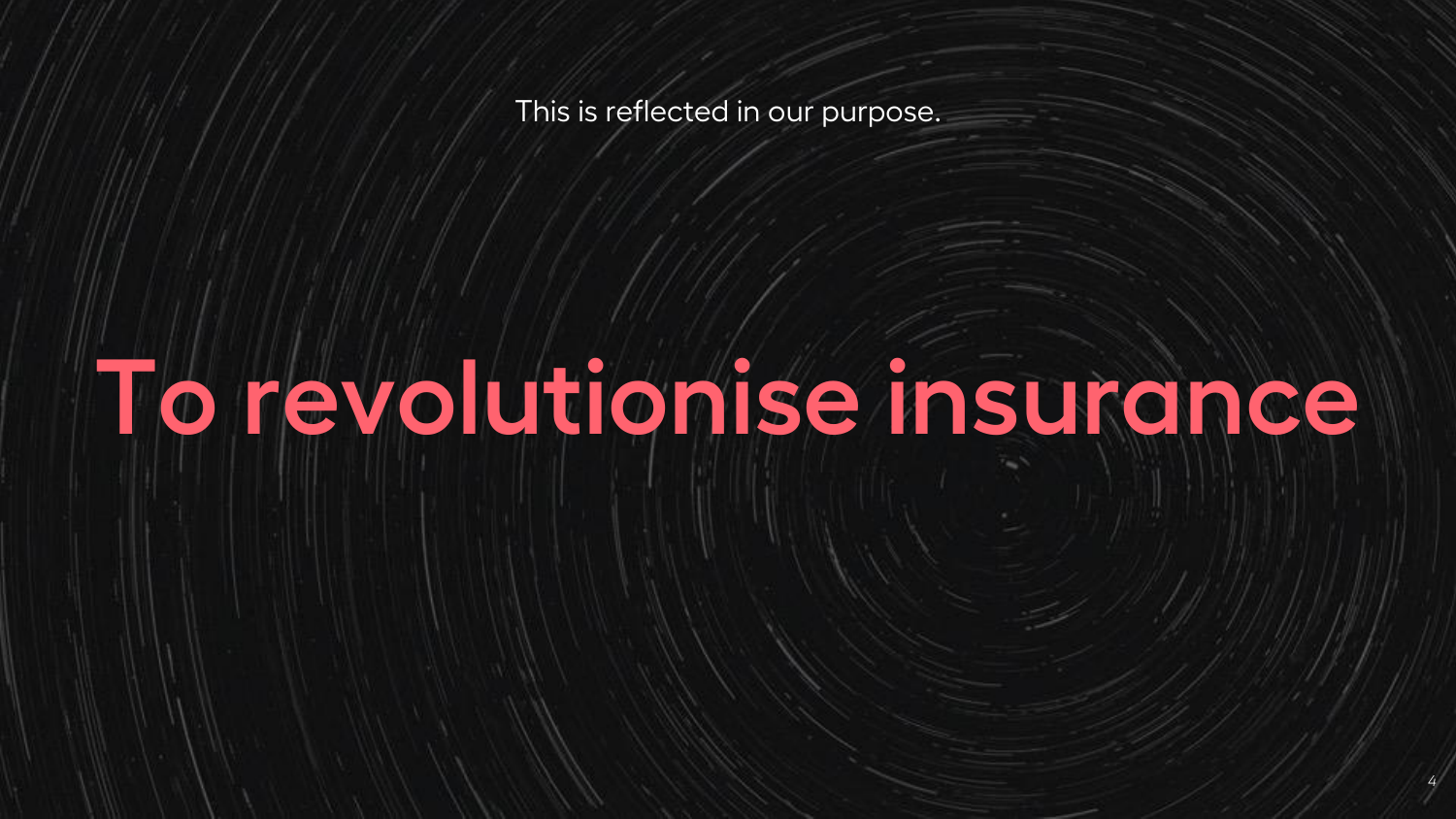# To fulfil our purpose<br>at scale...

We need to win market share and be able to expand into new products and geographies.

This means getting customers to choose to do business with us rather than the myriad of competitors out there.

We know that customers base their purchase decisions on four things.



**Functionality**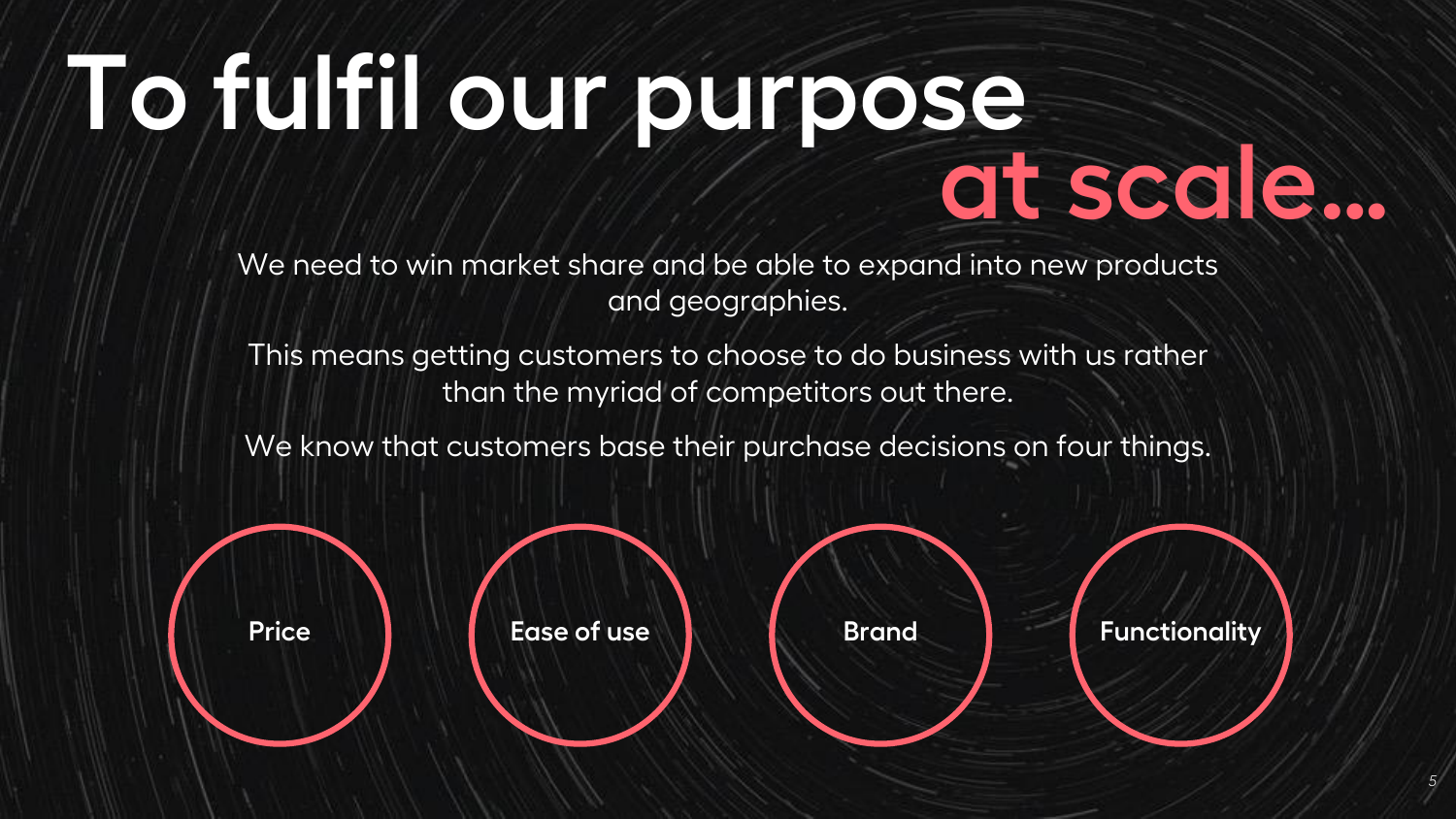If these factors are how the customers decide whether they give us their hard-earned cash, they also imply a great deal for how we work.

We need to be **efficient, digital, data-driven and innovative**.

But these qualities don't 'spontaneously erupt' in organisations. More often, companies are bureaucratic, siloed, jaded and slow.

*6*

### **That's not for us. We want to do better.**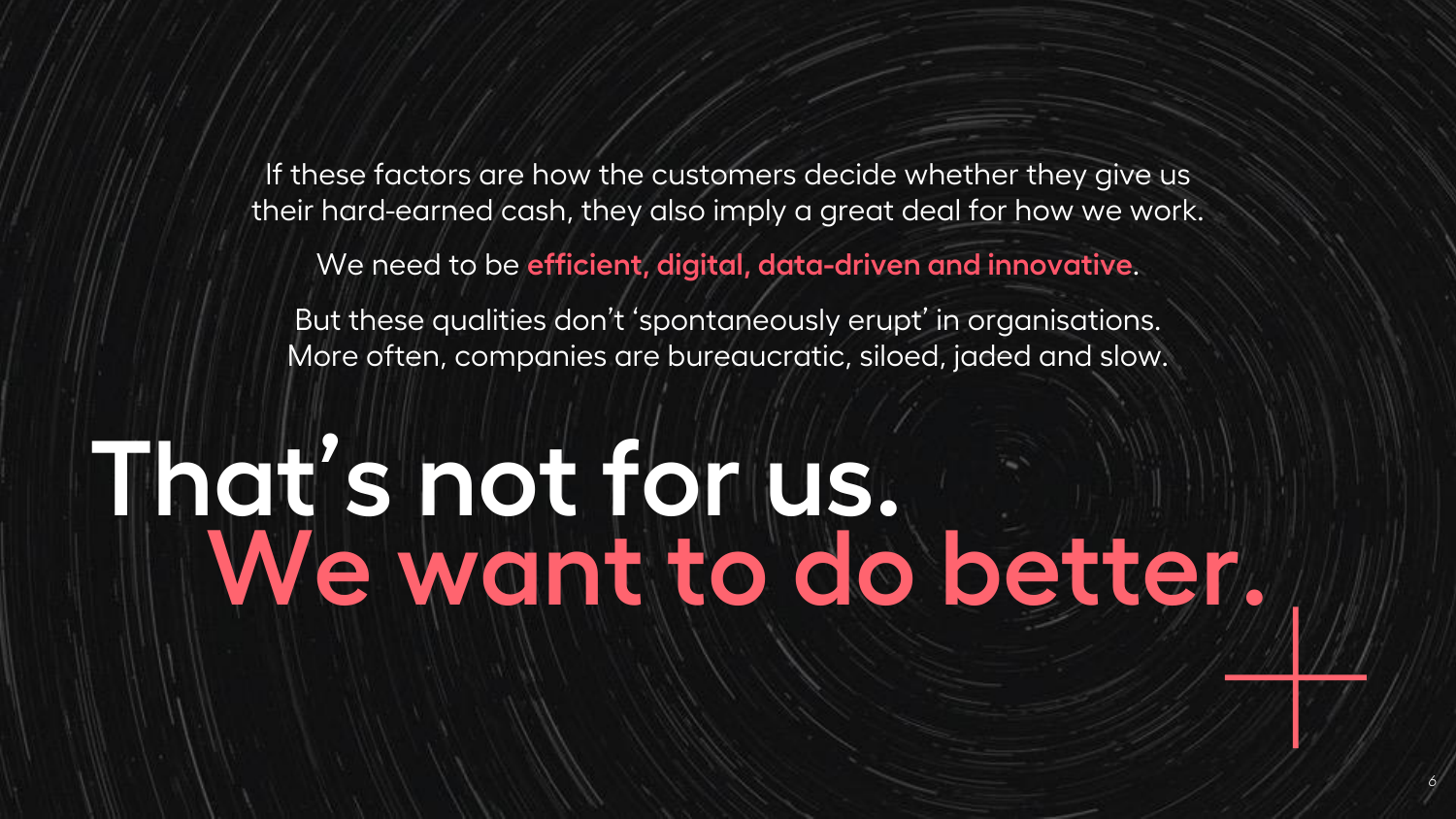The first known insurance contract dates from 1347.

> And sometimes it feels like not a lot has changed since.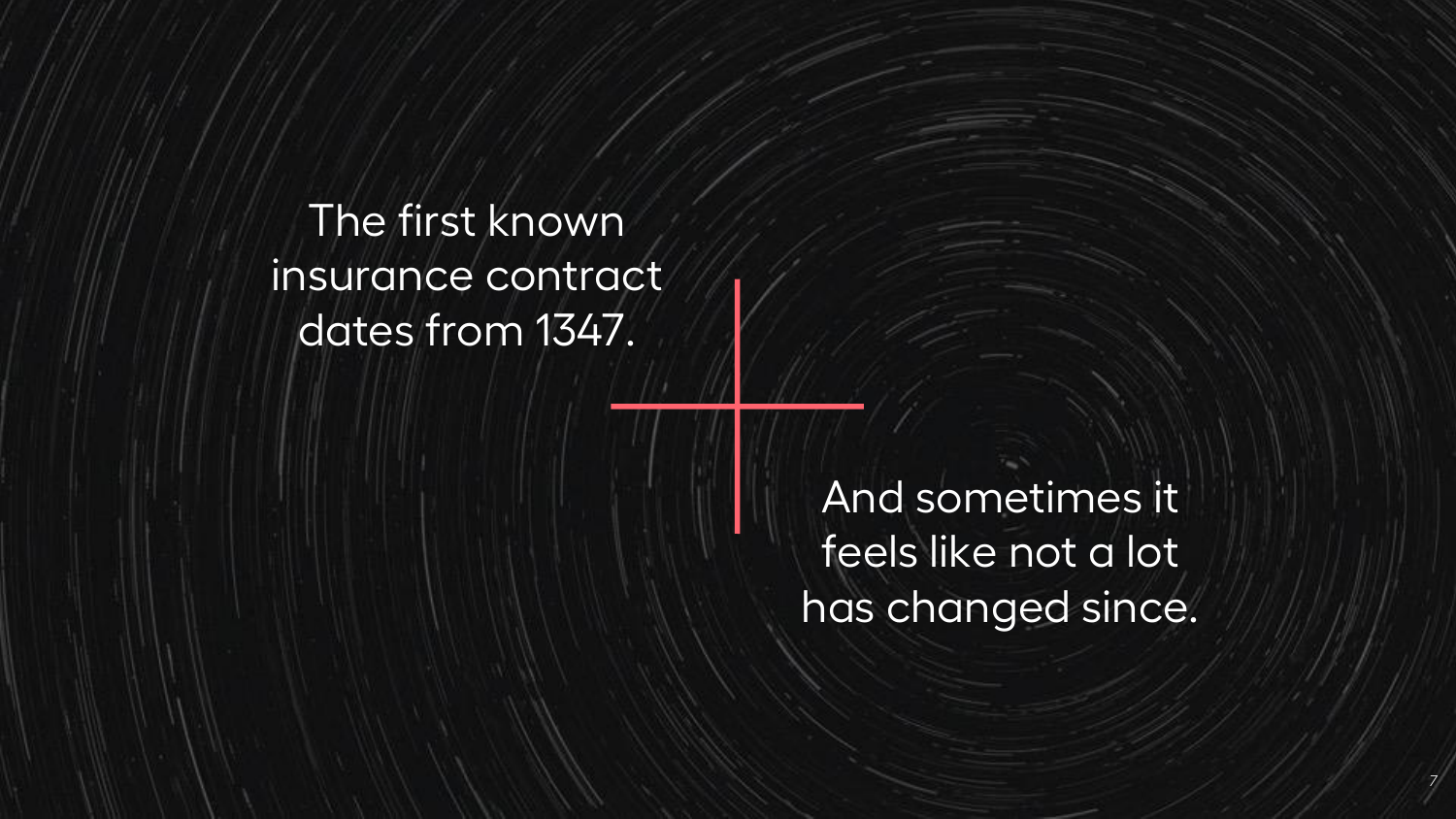Lousy systems mean that the purchase or claims experience can be tortuous.

Convoluted jargon means that many customers don't know what they are buying.

Loyal customers are often punished by price hikes.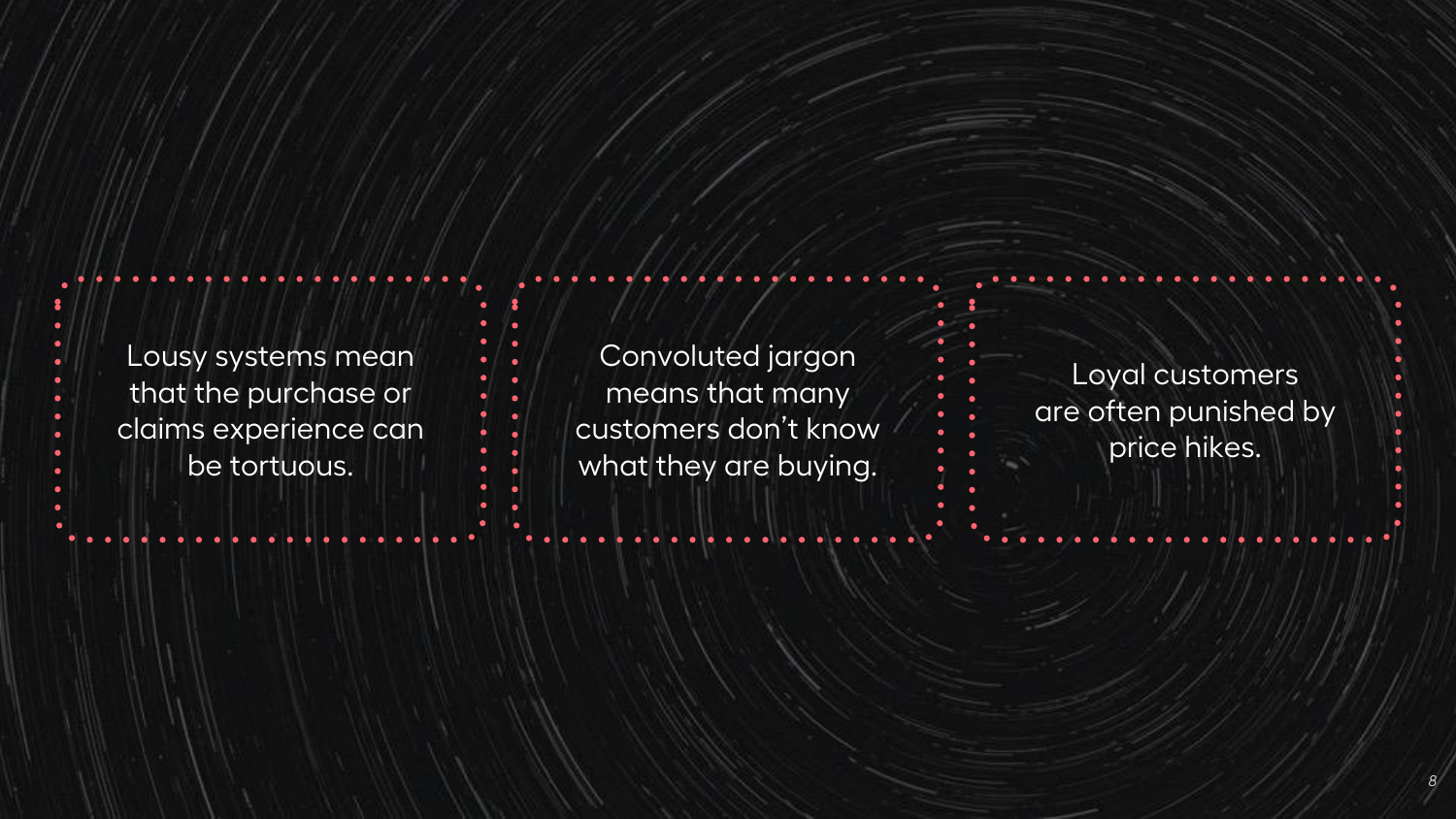And just as some companies' attitudes to customers appear old-fashioned, some corporate cultures seem grounded in the past not the present.

Working 9 to 5 in the office in a job for life in order to secure a decent pension.



Working flexibly, in a job where challenging and supportive colleagues are the best perk, to serve a purpose.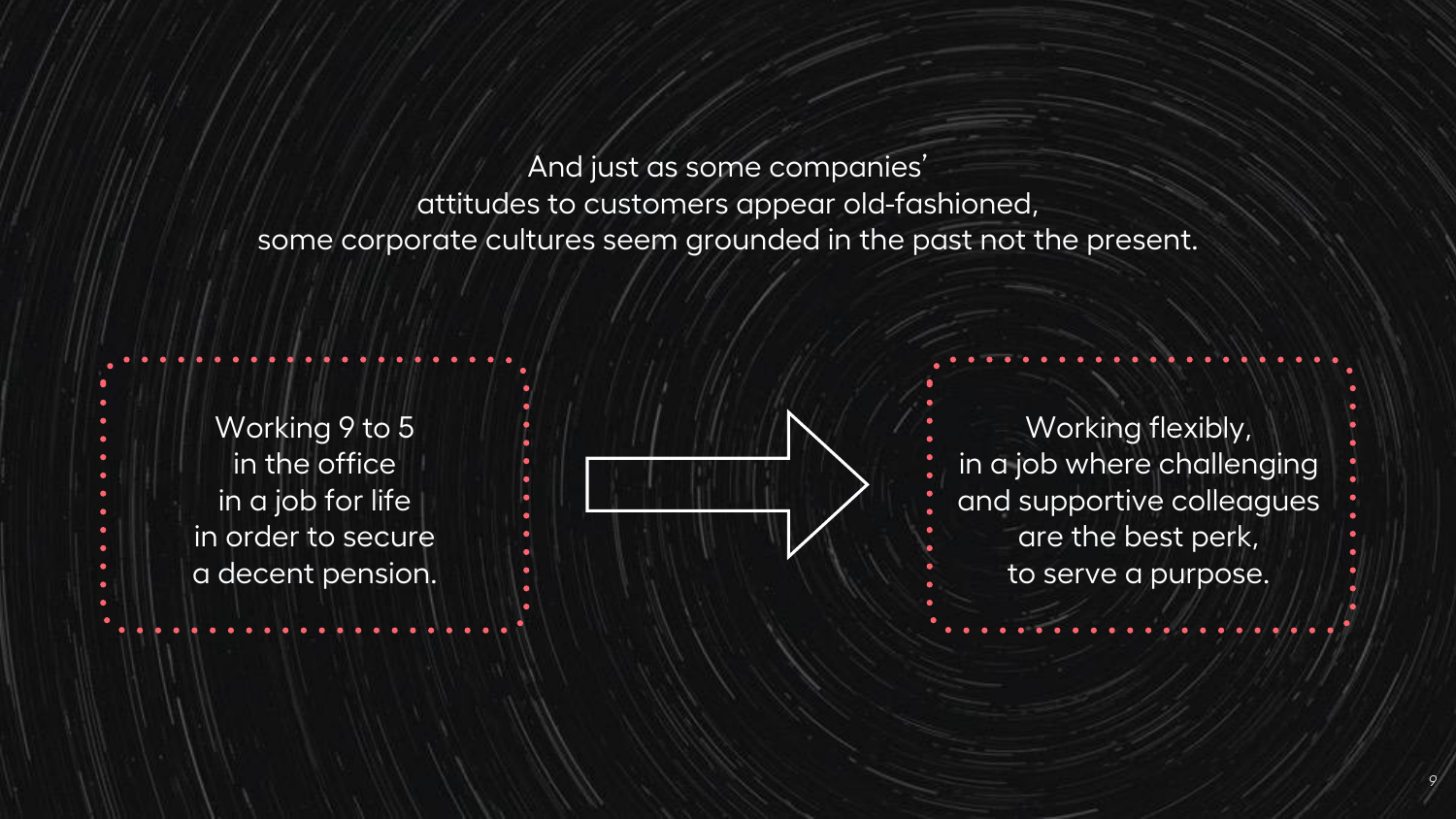We want to keep the feeling of a small company, and not become a faceless army.

We are small by design and outsource anything others can do better.

### **We're not big on hierarchy and we loathe bureaucracy.**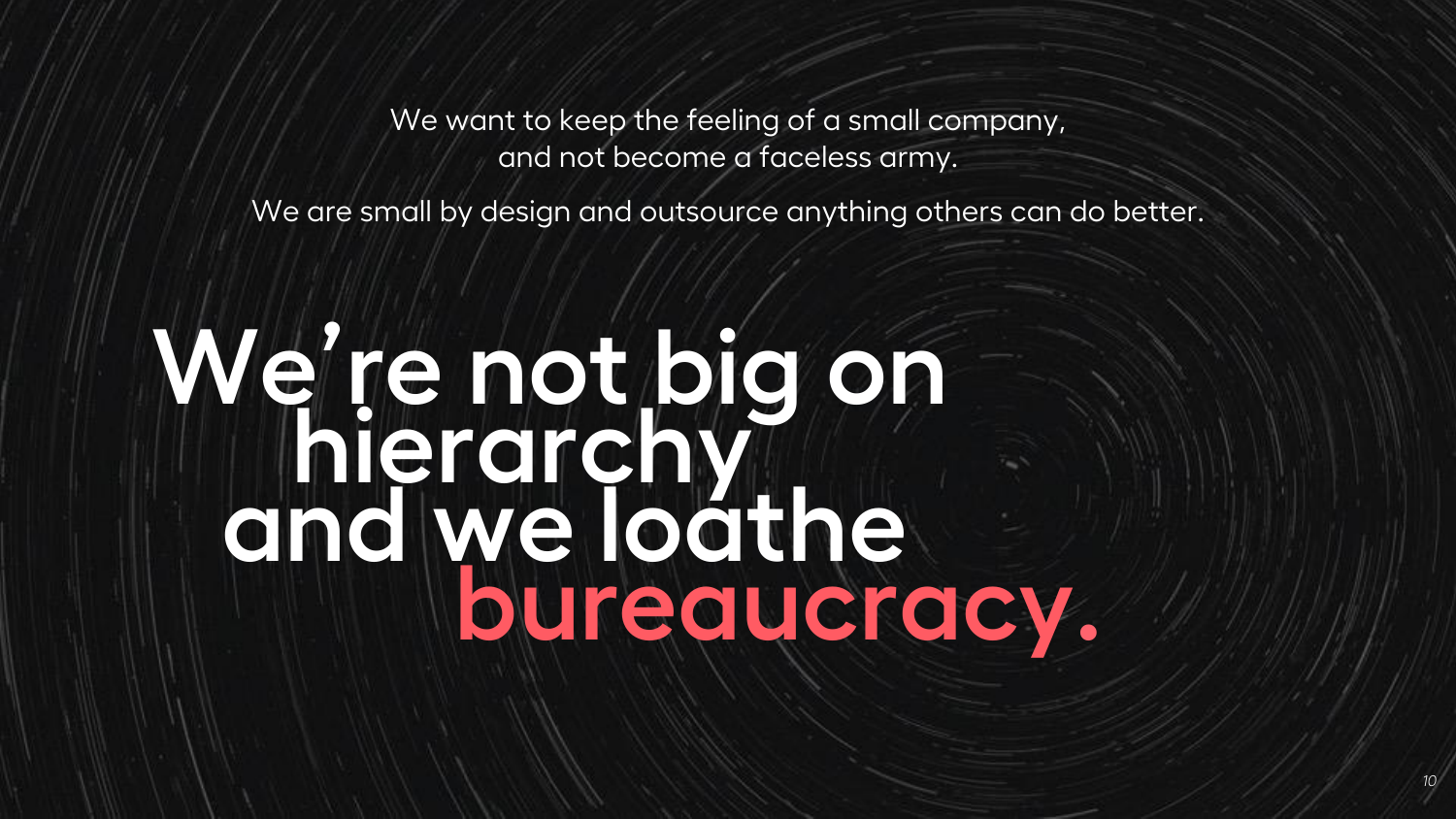Someone once said:

"Love affairs with the status quo often continue long after the quo has lost its status."

That's not us.

### **We are dissatisfied with the status quo**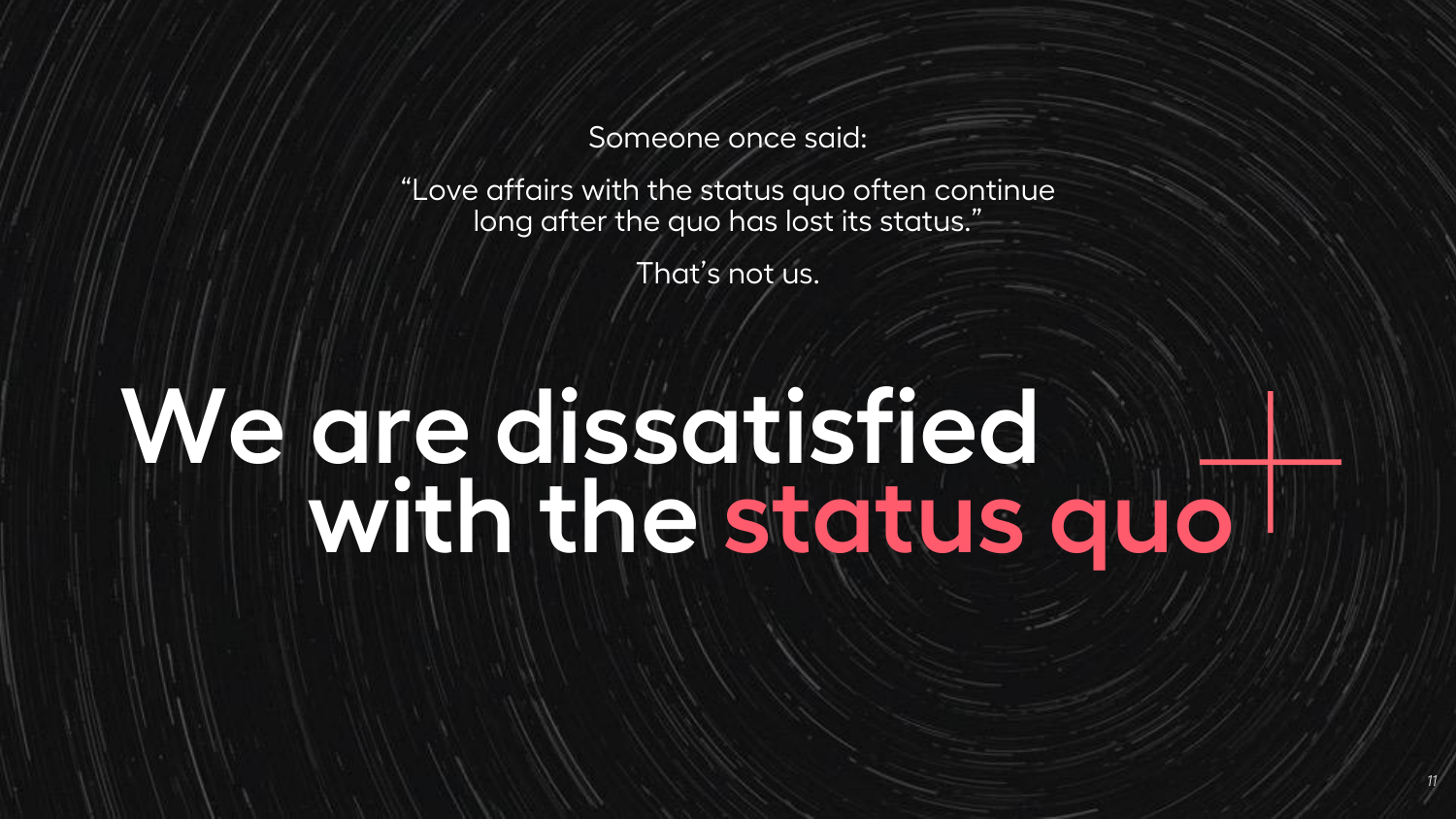That dissatisfaction with the status quo is right there in our name.

Abacai reflects a respect for the discipline, rigour and trustworthiness of the history of computation:

### **abacus**

But just as important is our belief in the innovation, precision and insight of its future:

**a.i.**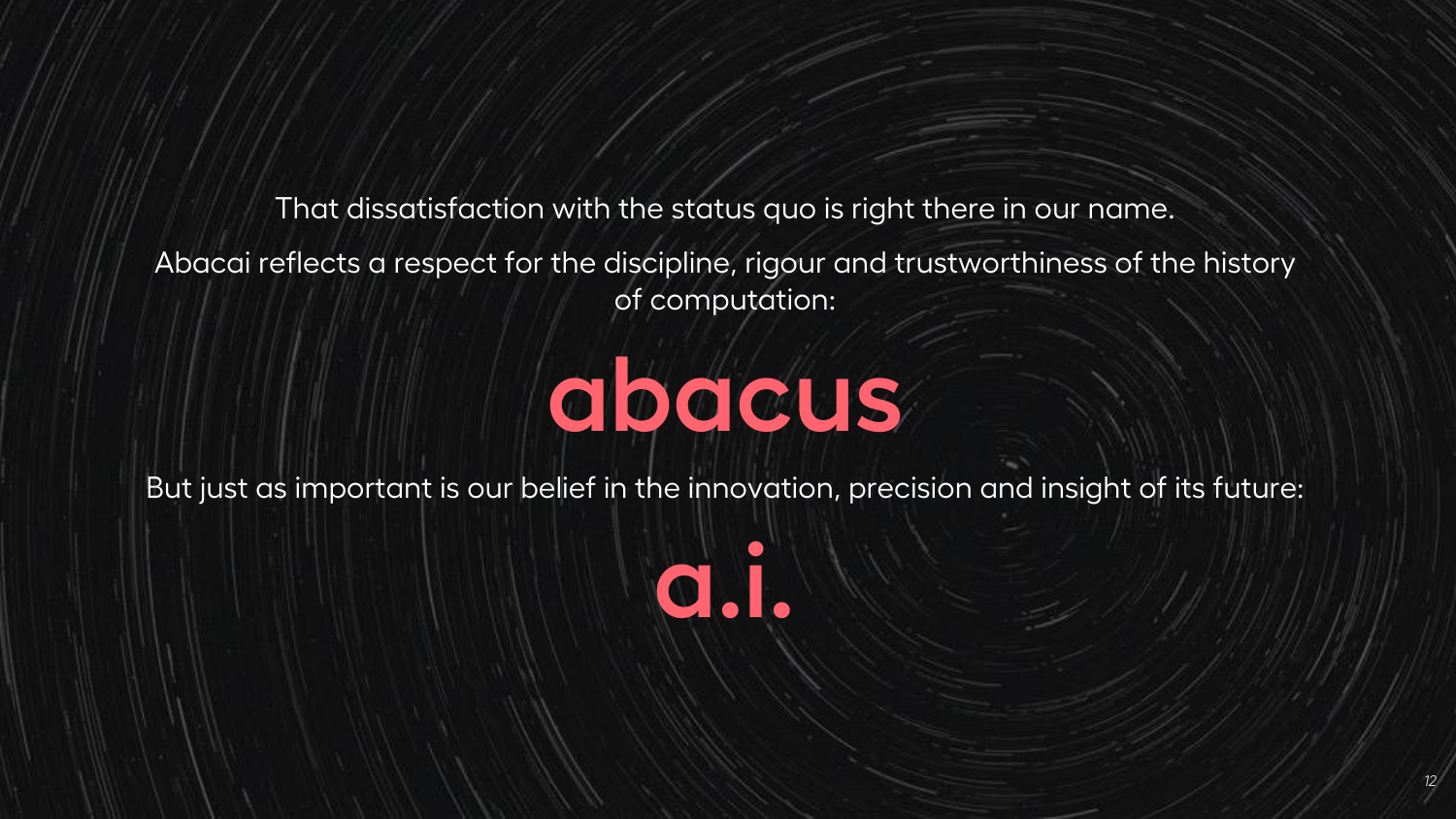More broadly, we aim not to be the world's best firefighters, but to be true arsonists.

We want to reinvent the insurance industry.

Cool objective, but we will have to be at the top of our game to pull it off.

### **And we need to set the pace of change in the industry.**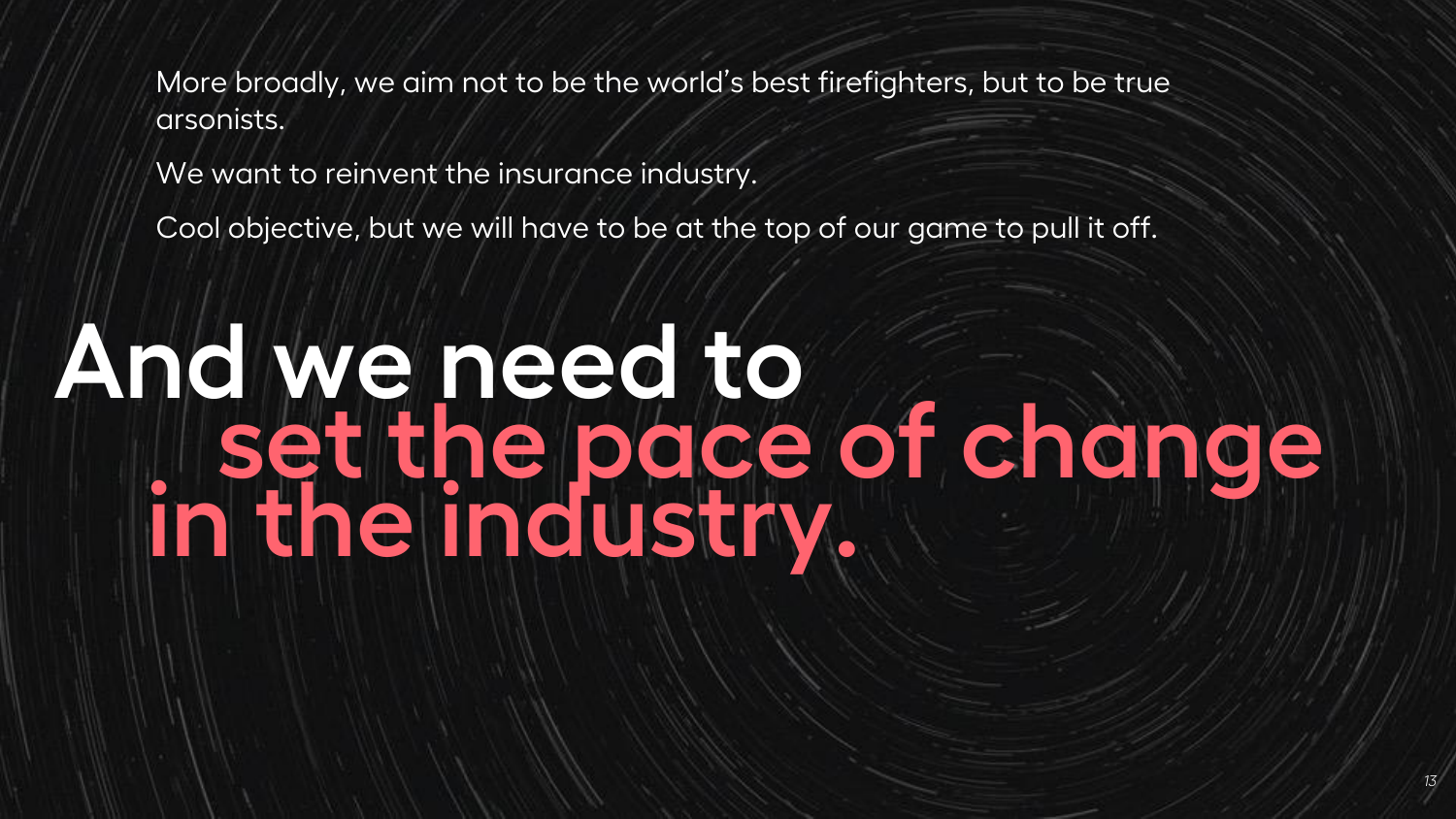We see culture as a crucial part of our competitive armoury in this fight.

Why? Well, it's pretty obvious.

### **Culture today determines performance tomorrow.**

*14*

Think back to a business you were in with a lousy culture.

That business was almost certainly either in, or heading towards, a period of lousy performance.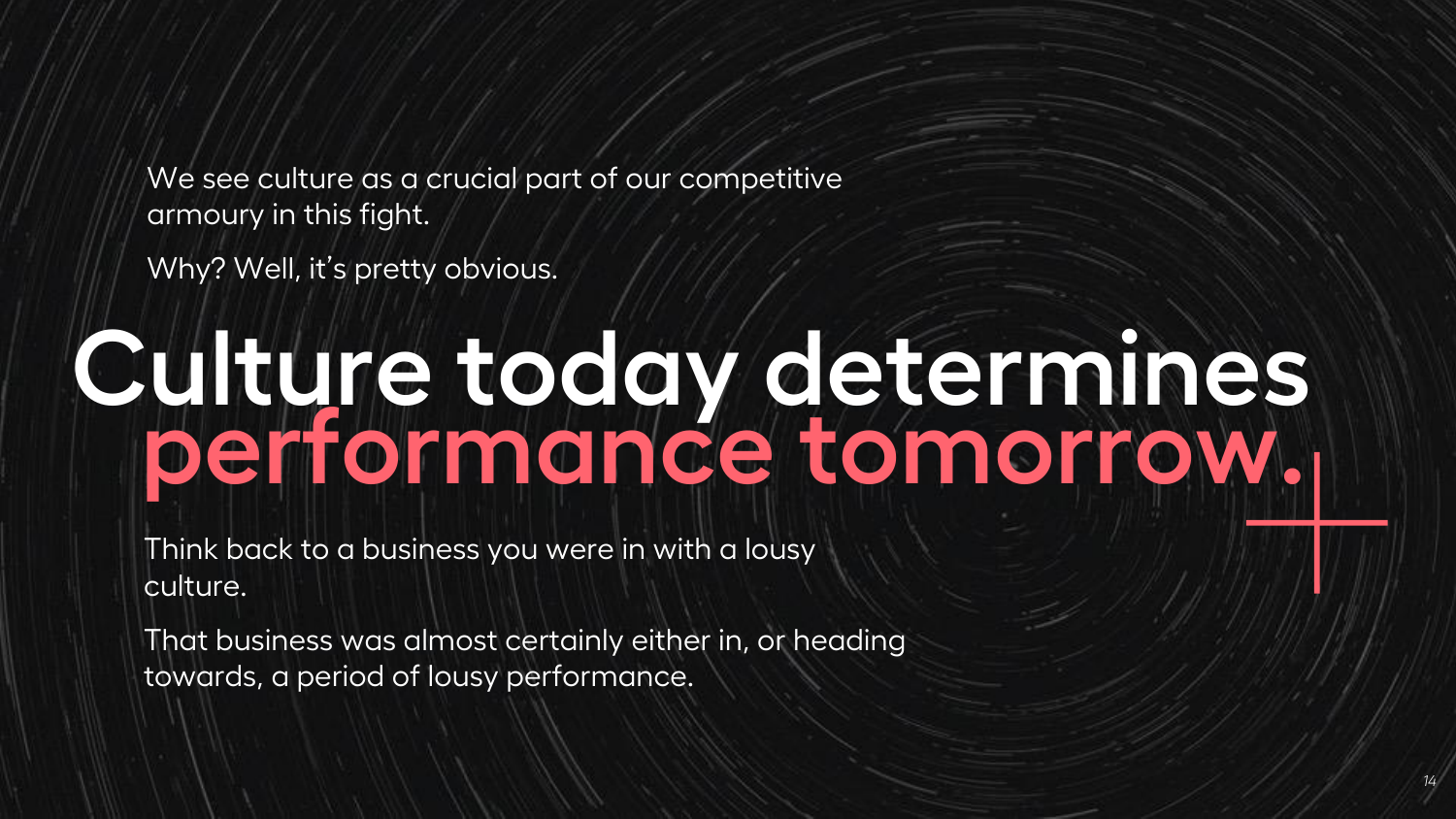### **What is culture?**

*15*

Culture is the ability of the organisation to align, execute and renew better and faster than competitors.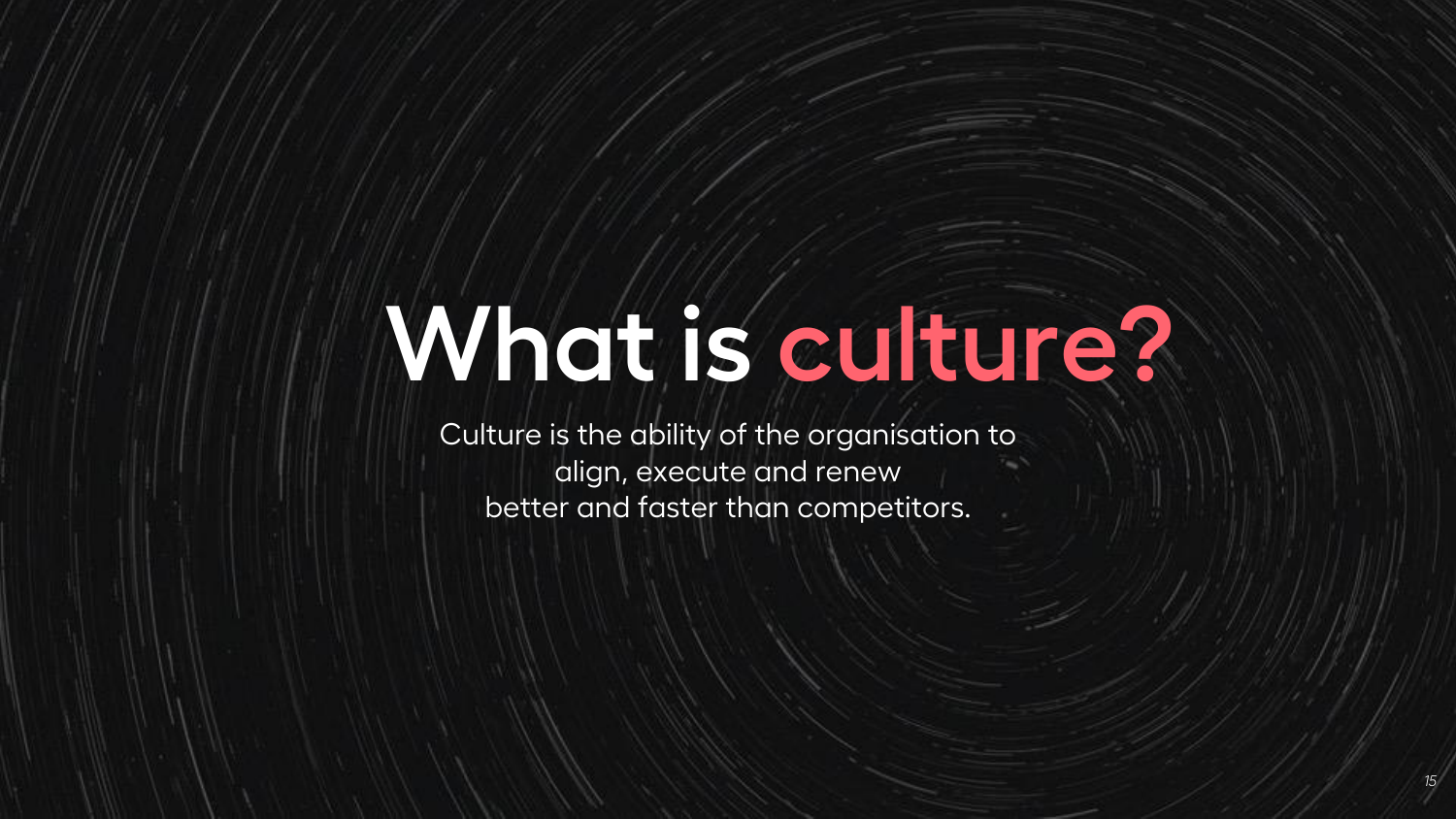### **At Abacai we like data. So here's some.**

Three charts from books\* written by our own Colin Price that show the relationship between culture and performance.

First for companies in general, then for business units within a big company and then for hospitals in the NHS.

Companies with top quartile organisational culture are more than twice as likely to have above median EBITDA margin

At an oil company, the culture explained more than 50% of the performance at 16 of their refineries

For the hospitals in a particular region of the NHS, we see the same – culture explains about half the relative performance



*16*

\* Beyond Performance, Colin Price and Scott Keller, 2011. Accelerating Performance, Colin Price and Sharon Toye, 2016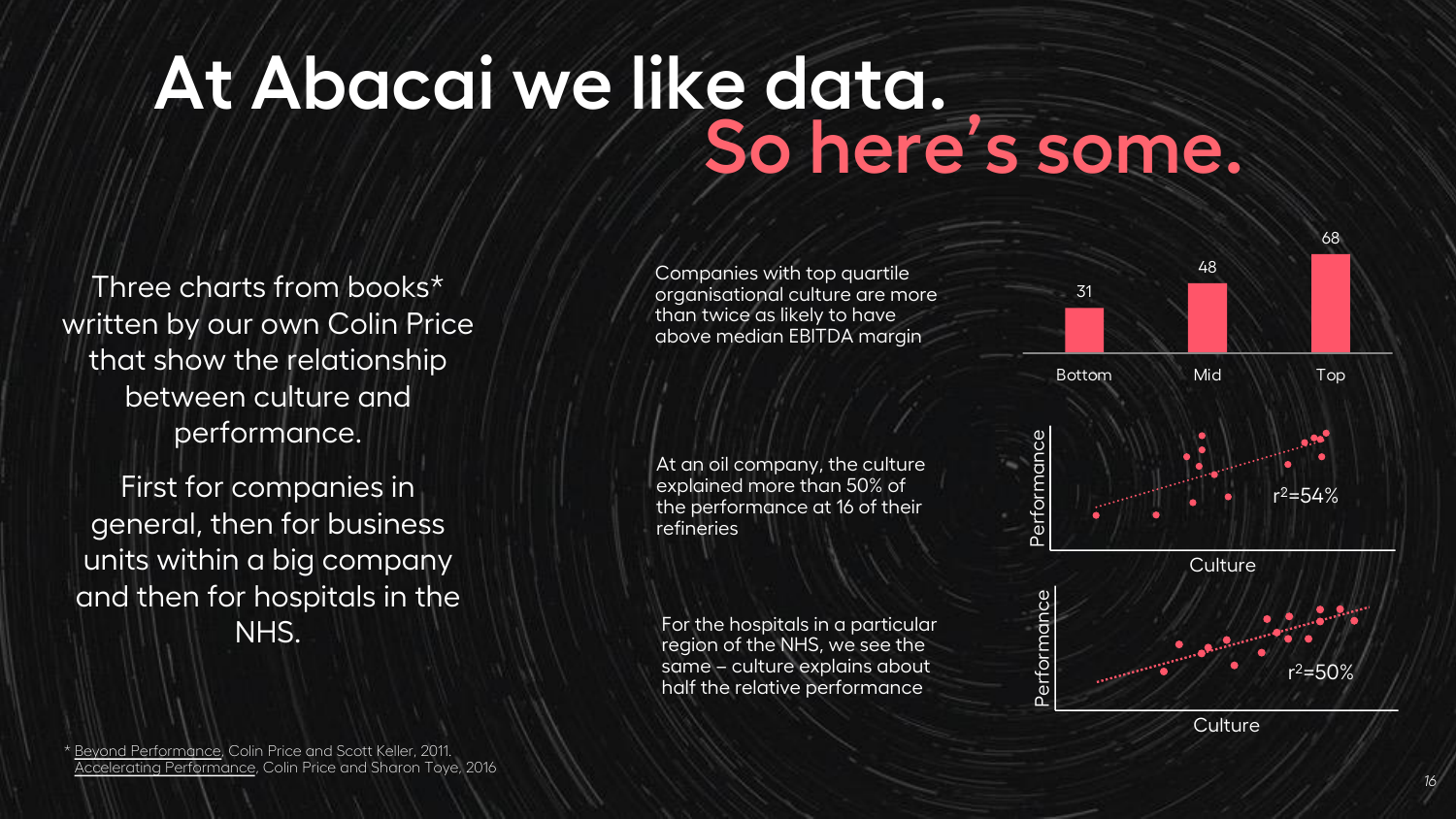So the message is clear:

### **A strong culture determines about half of the likelihood of high performance.**

Culture isn't the only game in town. Products matter, brands matter, regulators matter and competitive intensity surely matters.

But culture is a huge factor.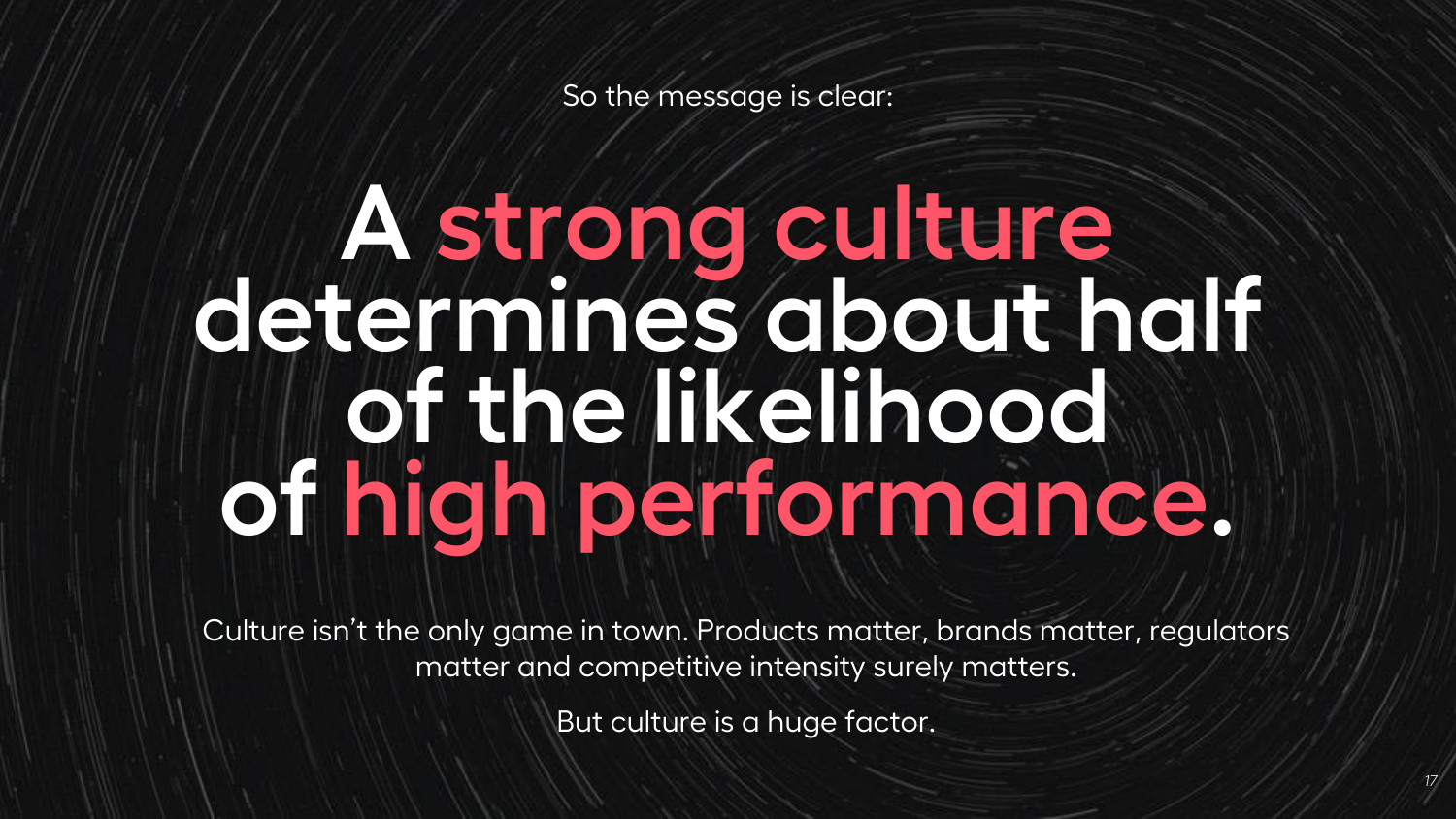There is only a trade-off between performance and culture in the very shortest of short terms.

### **Long-term success depends on both.**

Caring about metrics, accountability and profitability is what gives us the credibility to secure the capital we need to deliver our purpose.

Our purpose and our culture is what helps us attract, excite and coordinate great talent in order to deliver performance and create value.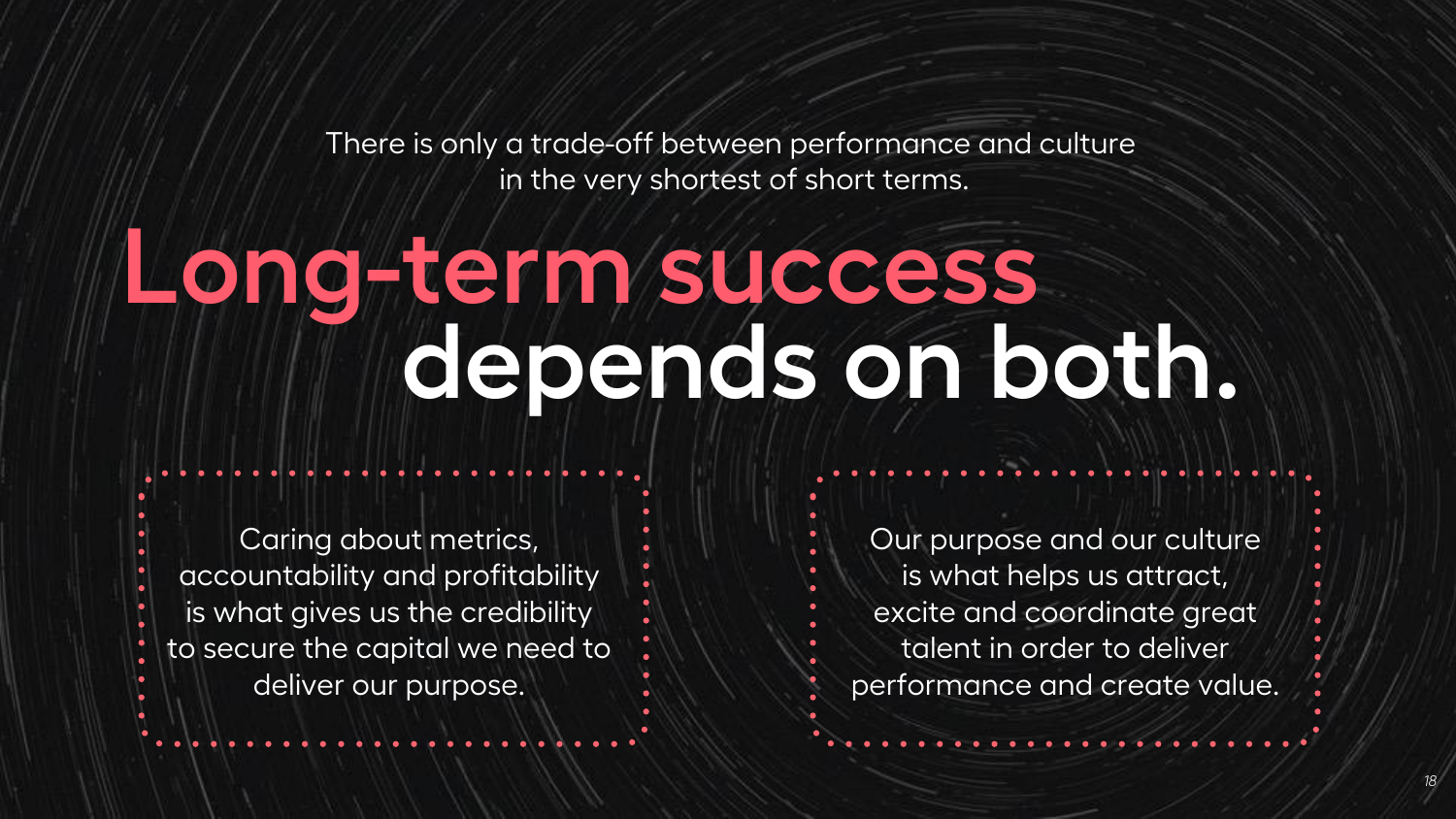#### So we are not leaving it to chance.

### **We are putting big people into big jobs.** But we also work on our culture, just like we work on our tech, or our pricing or our products.

obsess a bout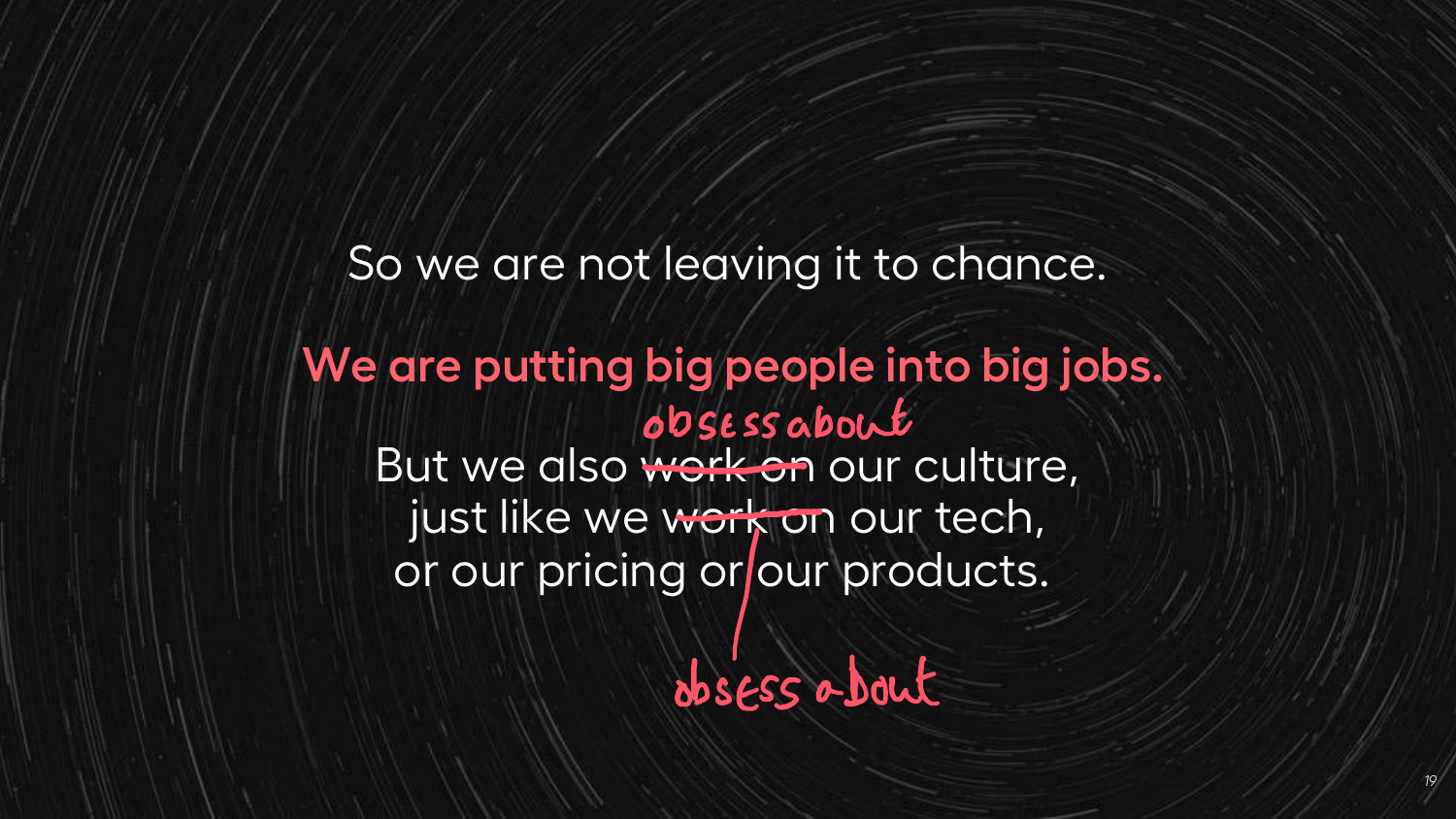Great tech, prices, and products will attract and retain customers. Great culture will attract and retain talent.

**Both matter. And we've placed big bets on both.**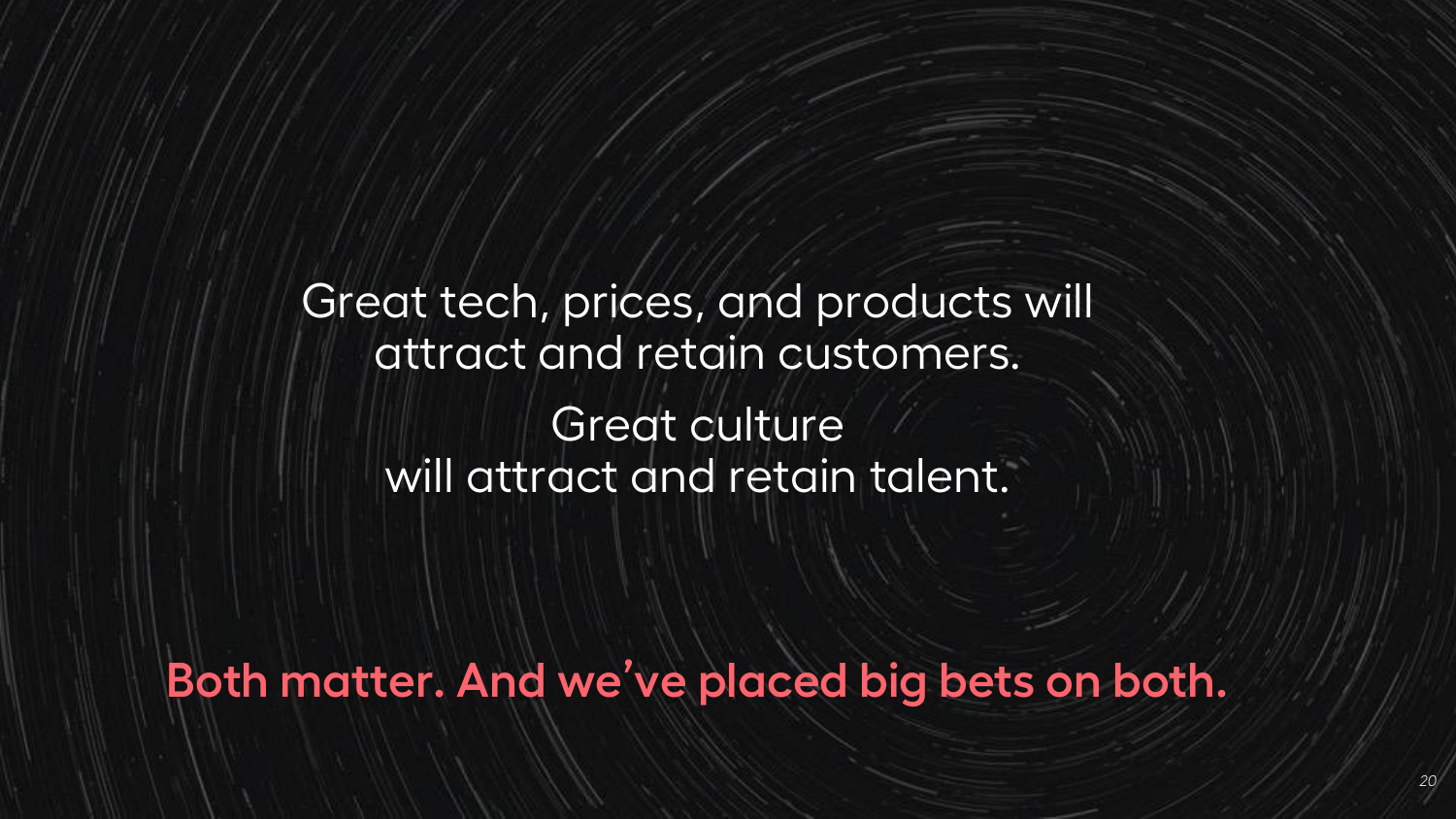### **At Abacai we want to be different**

We are clear, therefore, about our values and the behaviours we want to see from all of us.

There are 4 values and 12 behaviours we think are critical to success.

These aren't optional.

For you to do well and enjoy your time at Abacai you need to be both students and masters of these values and behaviours.

This takes work. From all of us. And sometimes means helping others to work on them – irrespective of hierarchy.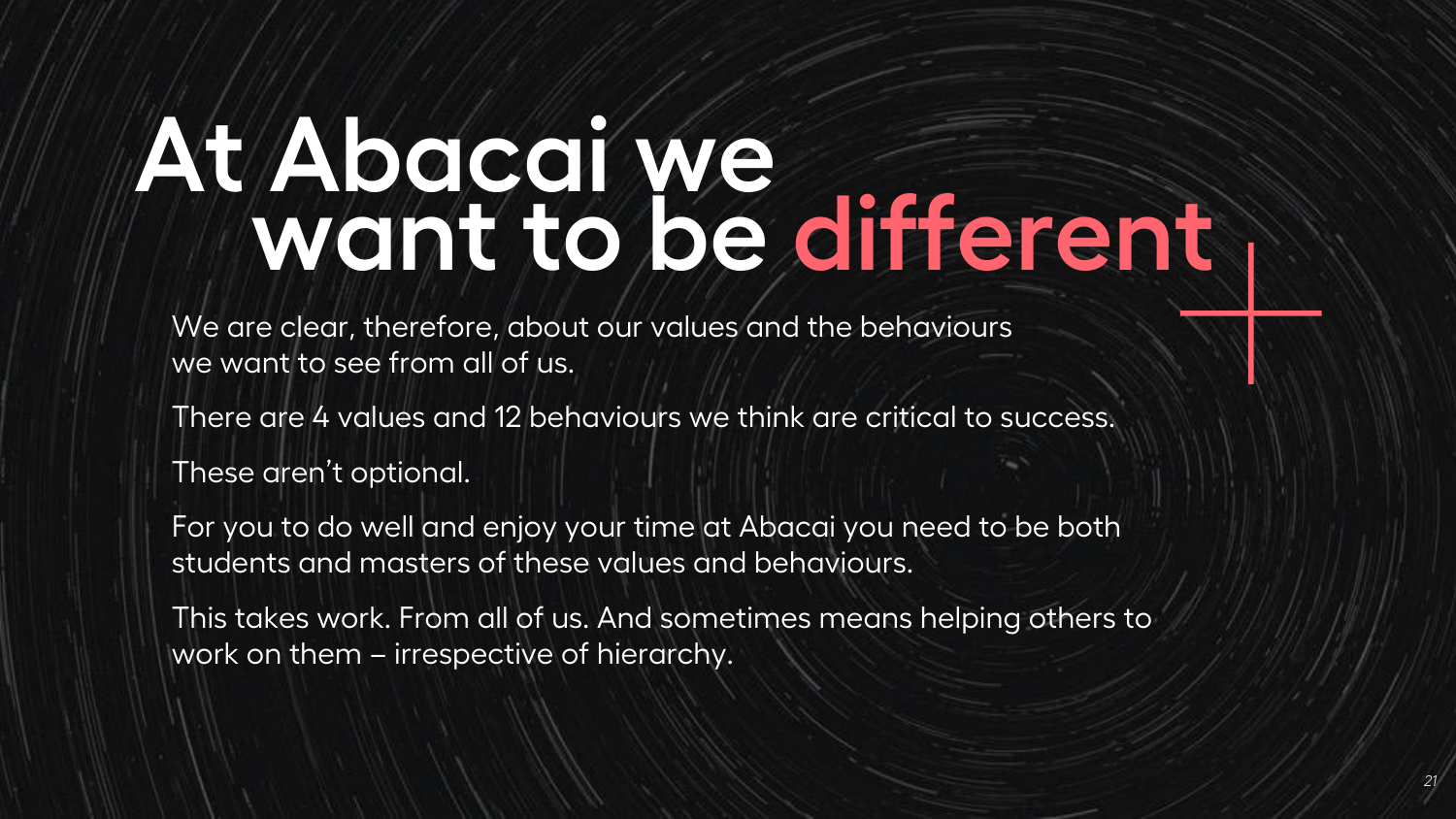### **Our values**

### We do good things<br>for our customers

### **We use data to get straight to the point**

## **We go a little bit slower to go a whole lot faster**

**We balance high challenge with high support**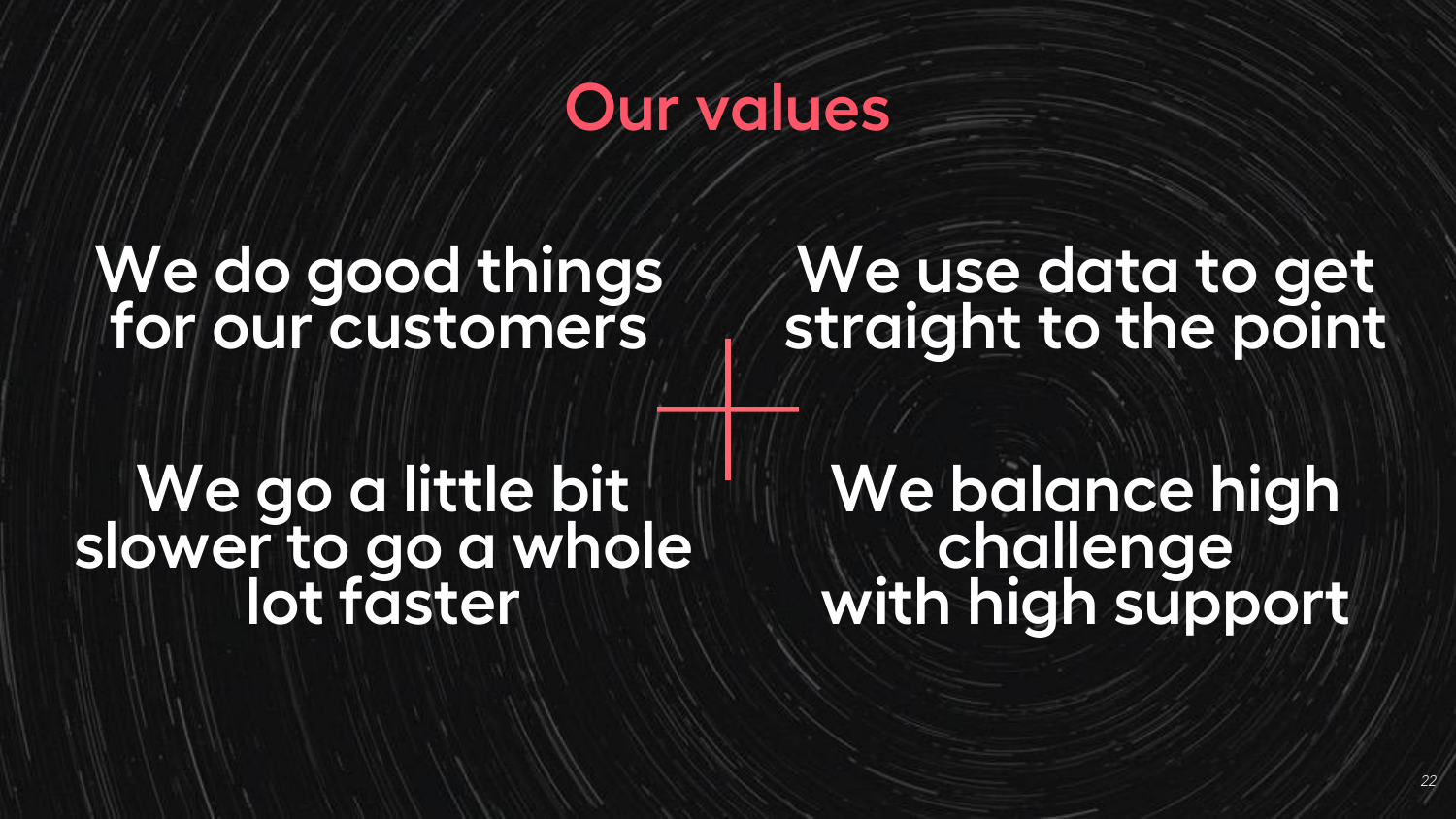Note the emphasis on 'do'.

We must of course always speak about our customers with respect, but what really matters is action.

> Obsess about delivering tangible improvements that make our customers' lives significantly better by doing a lot of little things a little bit better.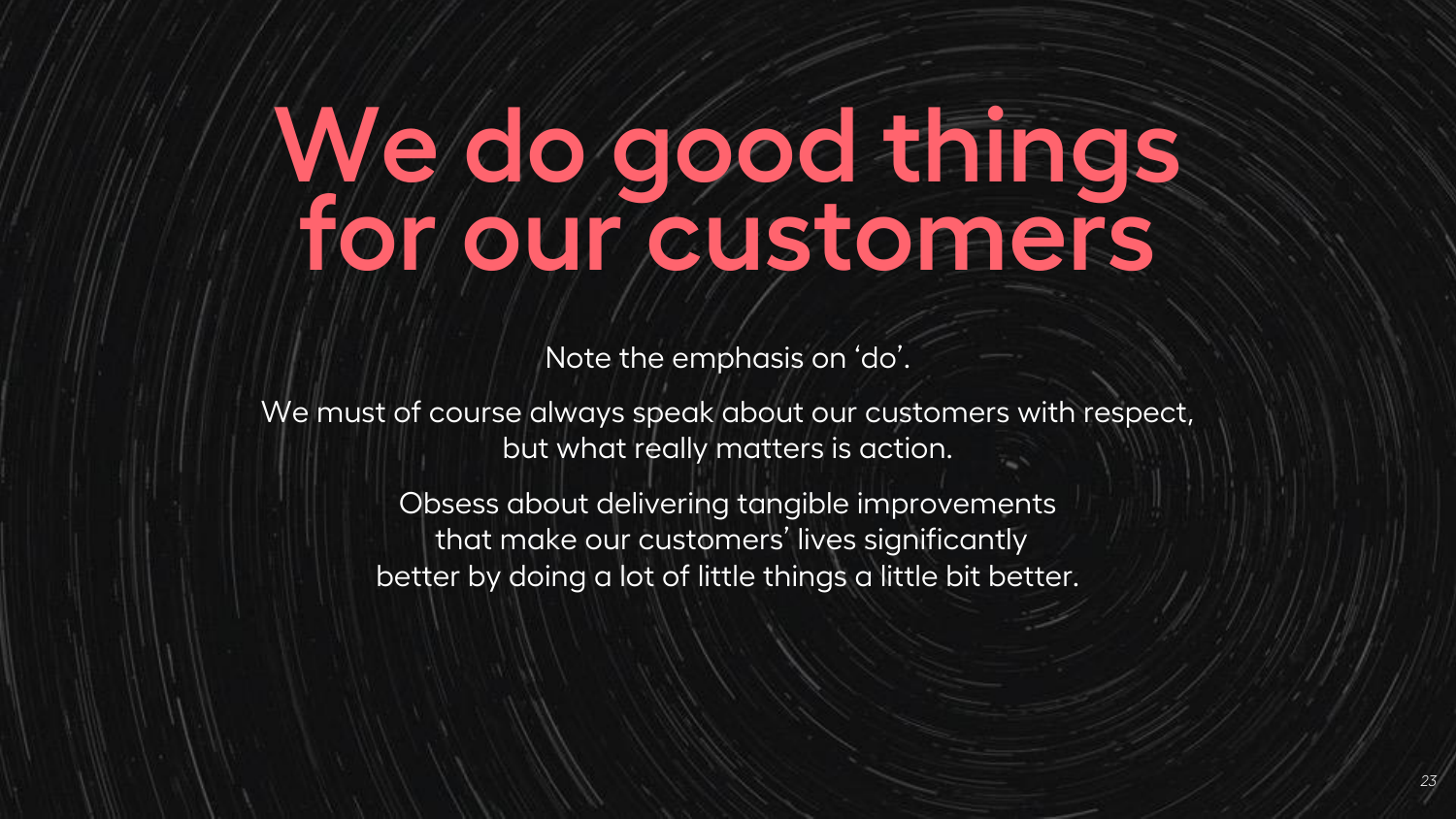### **We use data to get straight to the point**

We are the ultimate data-driven organisation. Facts trump hierarchy, power, and loud voices. Facts cut through waffle. Use data to create pacy conversations that solve problems fast.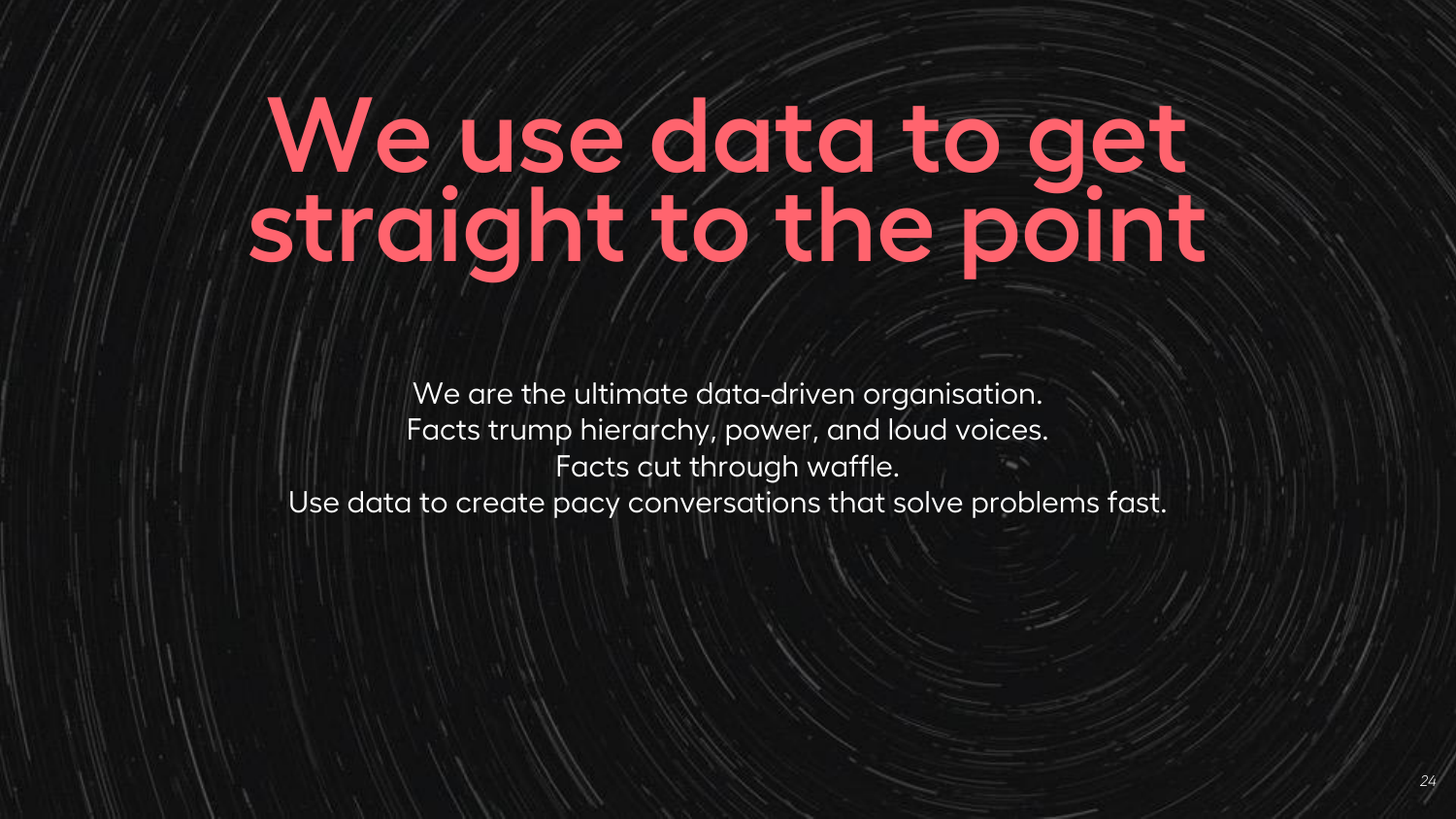### **We go a little bit slower to go a whole lot faster**

We are in the business of putting a price on risk. It is not something you make up on the fly. Careful thought and thorough work is required. But the rigour is to enable pace. Both to delight our customers and confound our competitors.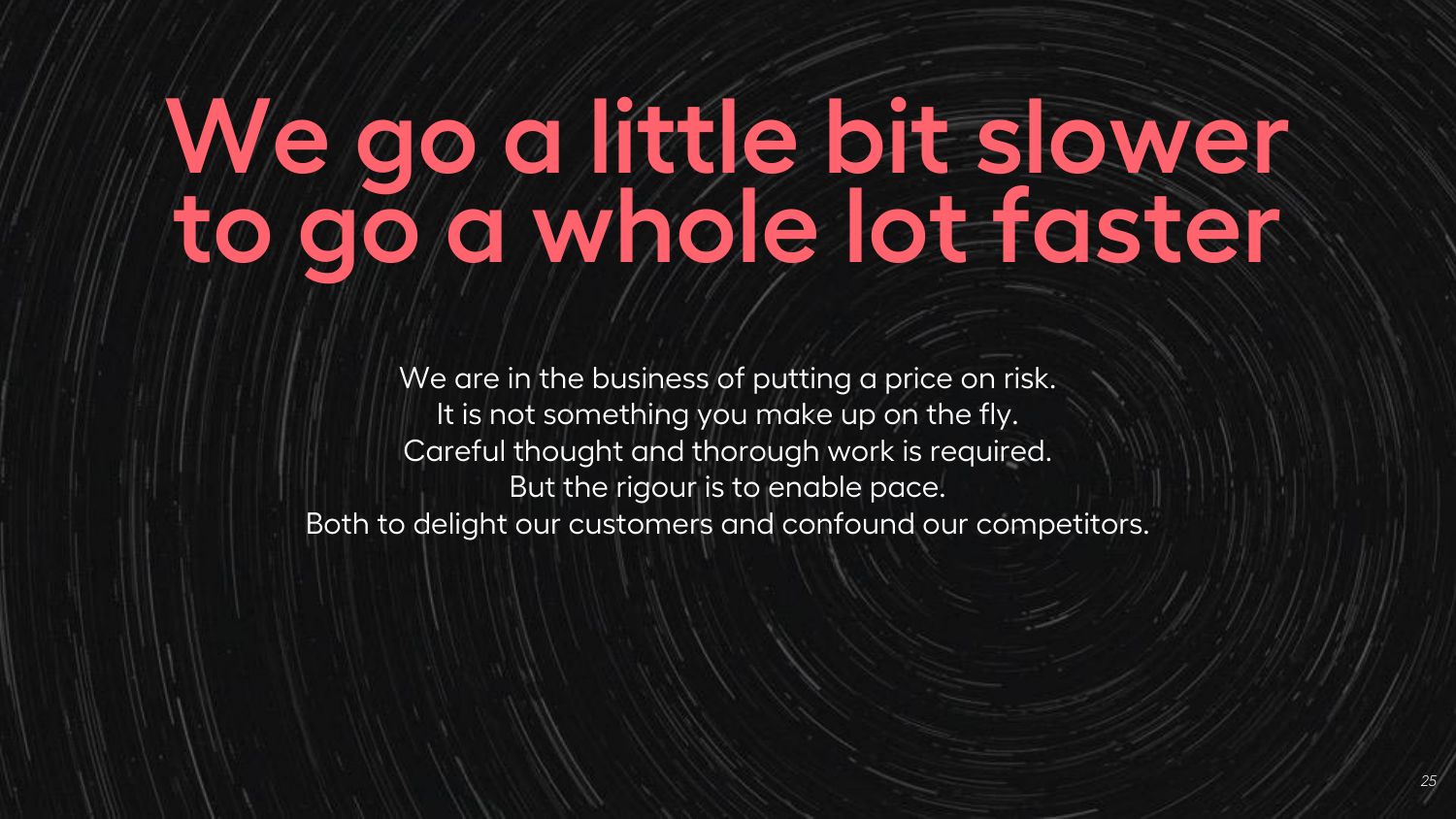This is not a book club. We are taking on an industry on behalf of our customers.

We need to be able to robustly challenge ourselves and each other to get to the right answer.

But the trick is to combine this with a highly supportive environment where individuals never feel personally criticised.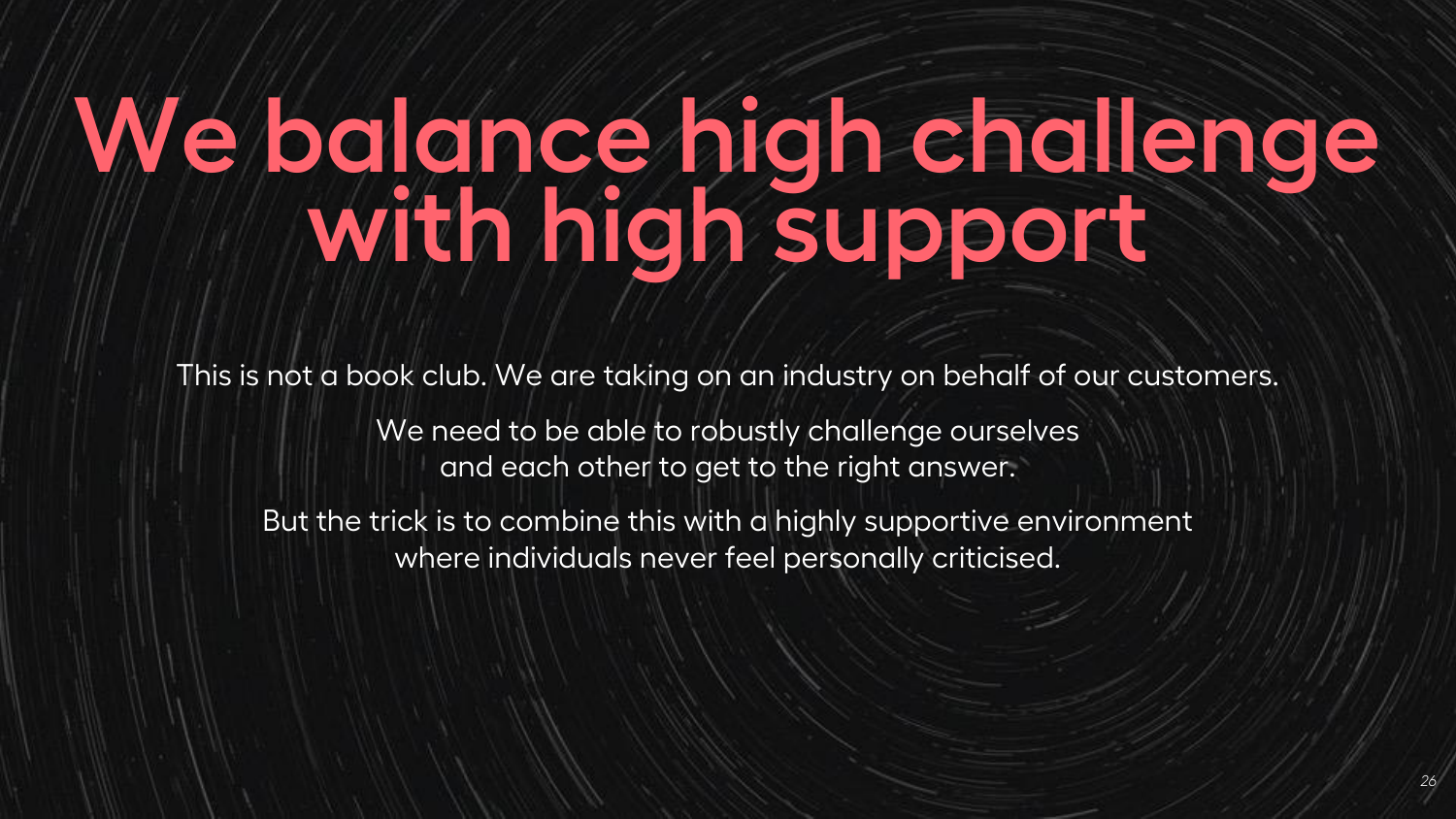#### **For each of the four values**

We do good things for our customers We use data to get straight to the point We go a little bit slower to go a whole lot faster We balance high challenge with high support

**You may want to ask yourself four questions**

Does this come naturally to me? What is there that could stop me doing this? What could happen if I don't do this? Who does this well that I can learn from?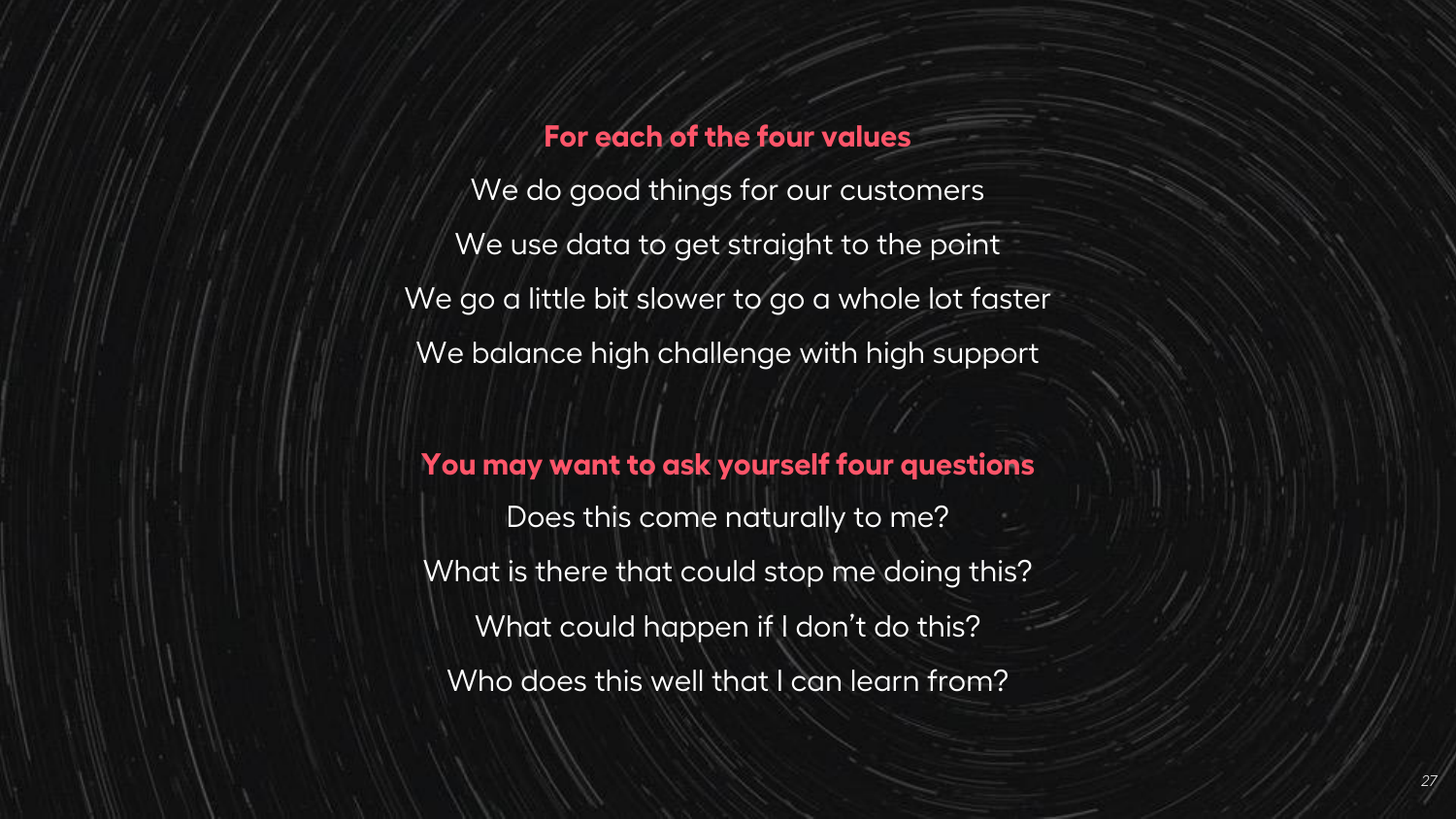# **Many companies have**<br>aspirational values but they<br>don't always live up to them

A recent article\* in the MIT Sloan Management Review found little correlation between nine common values publicly claimed by companies and workers' experience of those values. The strongest correlation was only about 22%, and for four of the nine values, publicly claiming the value was associated with poor performance on that dimension.

Organisation culture is a bit like a fish – it rots from the head down. So setting the tone at the top is particularly important.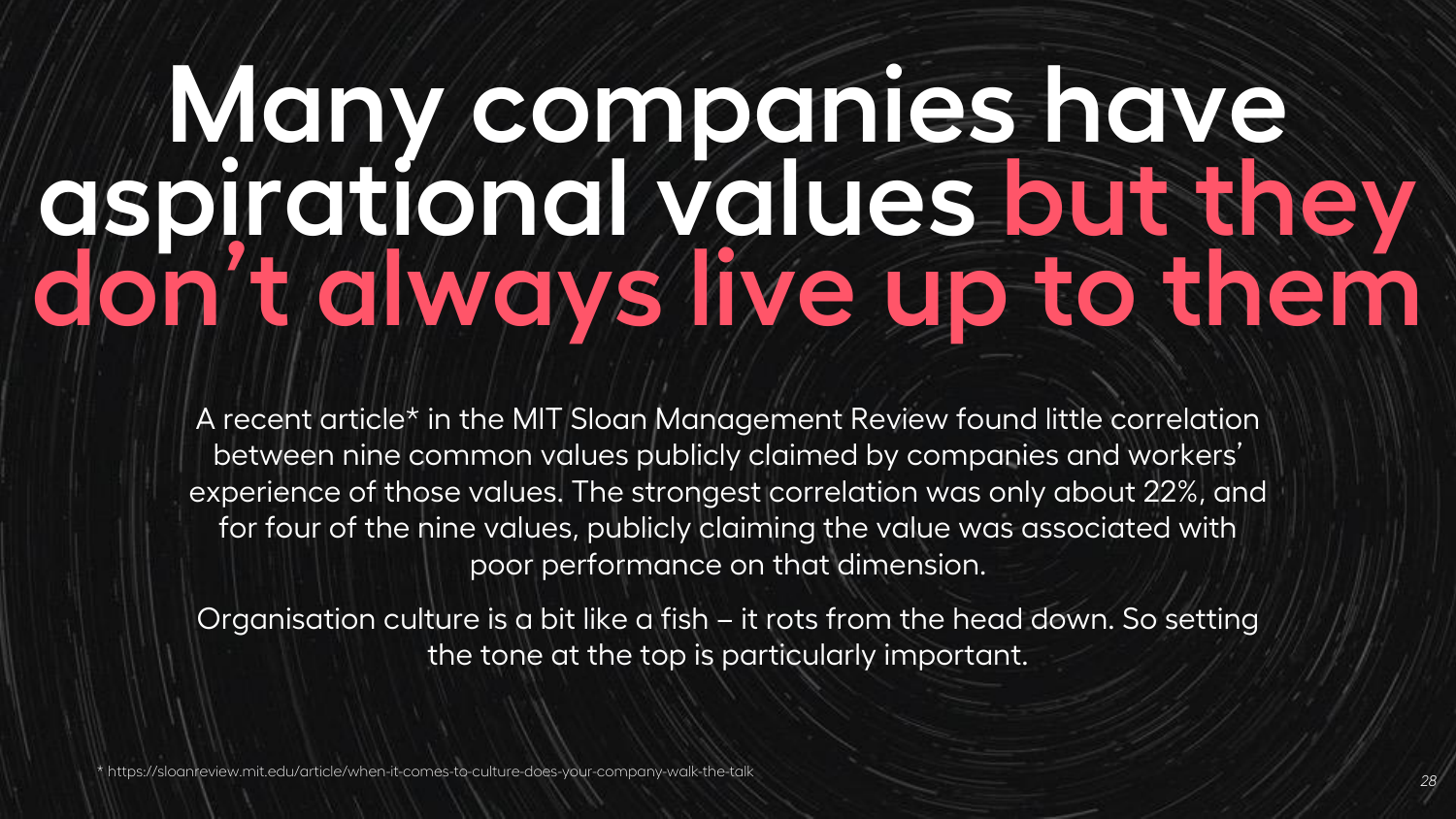#### We want to live our values, not merely pay them lip service.

We take them so seriously that we ask new joiners to sign our charter, committing to the purpose, mission, values and behaviours.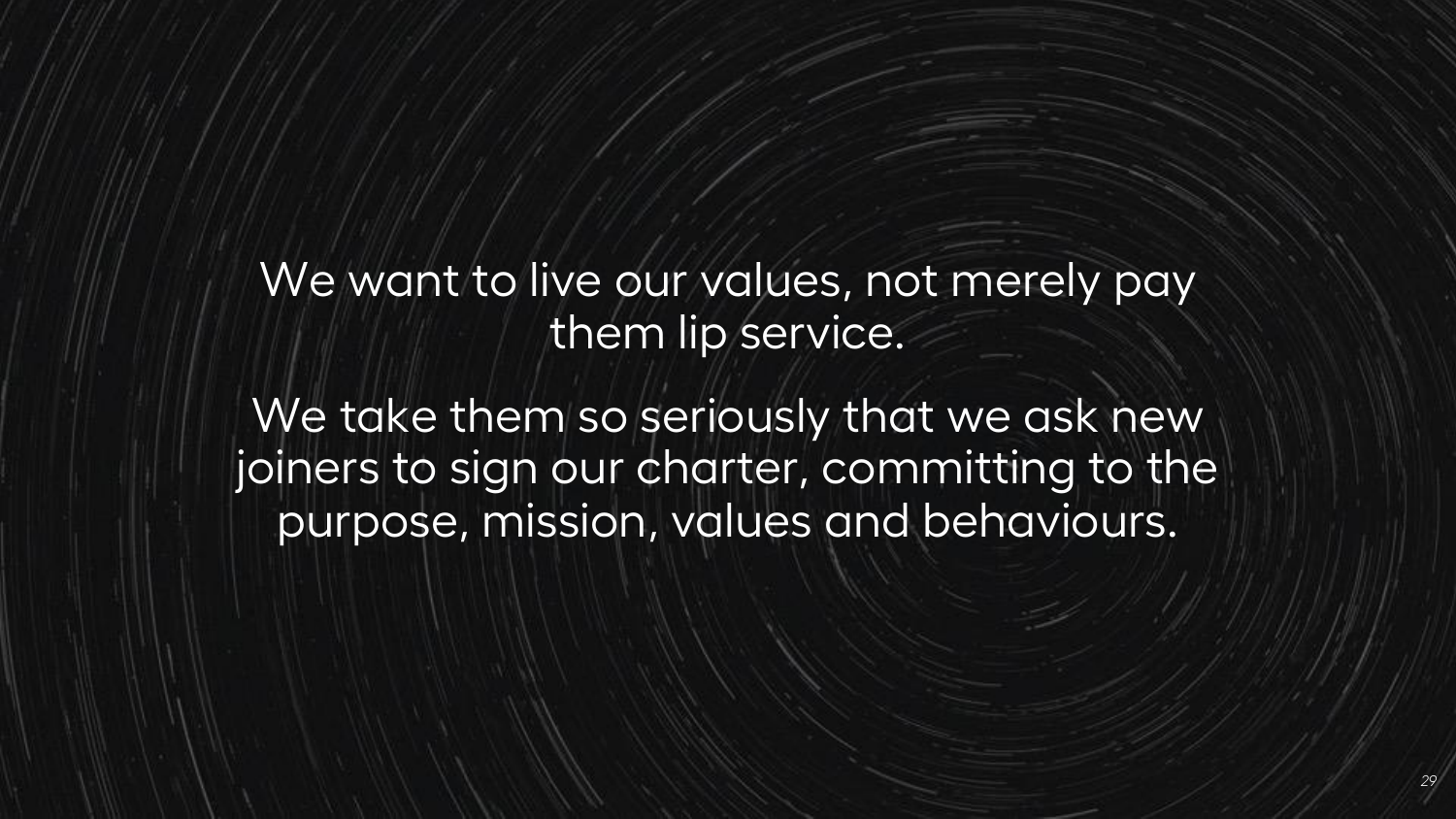To ground our values into practical reality we have identified 12 tangible behaviours, 3 for each value

> **We do good things for our customers** Responsive, Efficient, Ethical **We use data to get straight to the point** Data-driven, Straightforward, Direct **We go a little bit slower to go a whole lot faster** Constructive, Agile, Driven **We balance high challenge with high support** Diverse, Courageous, Accountable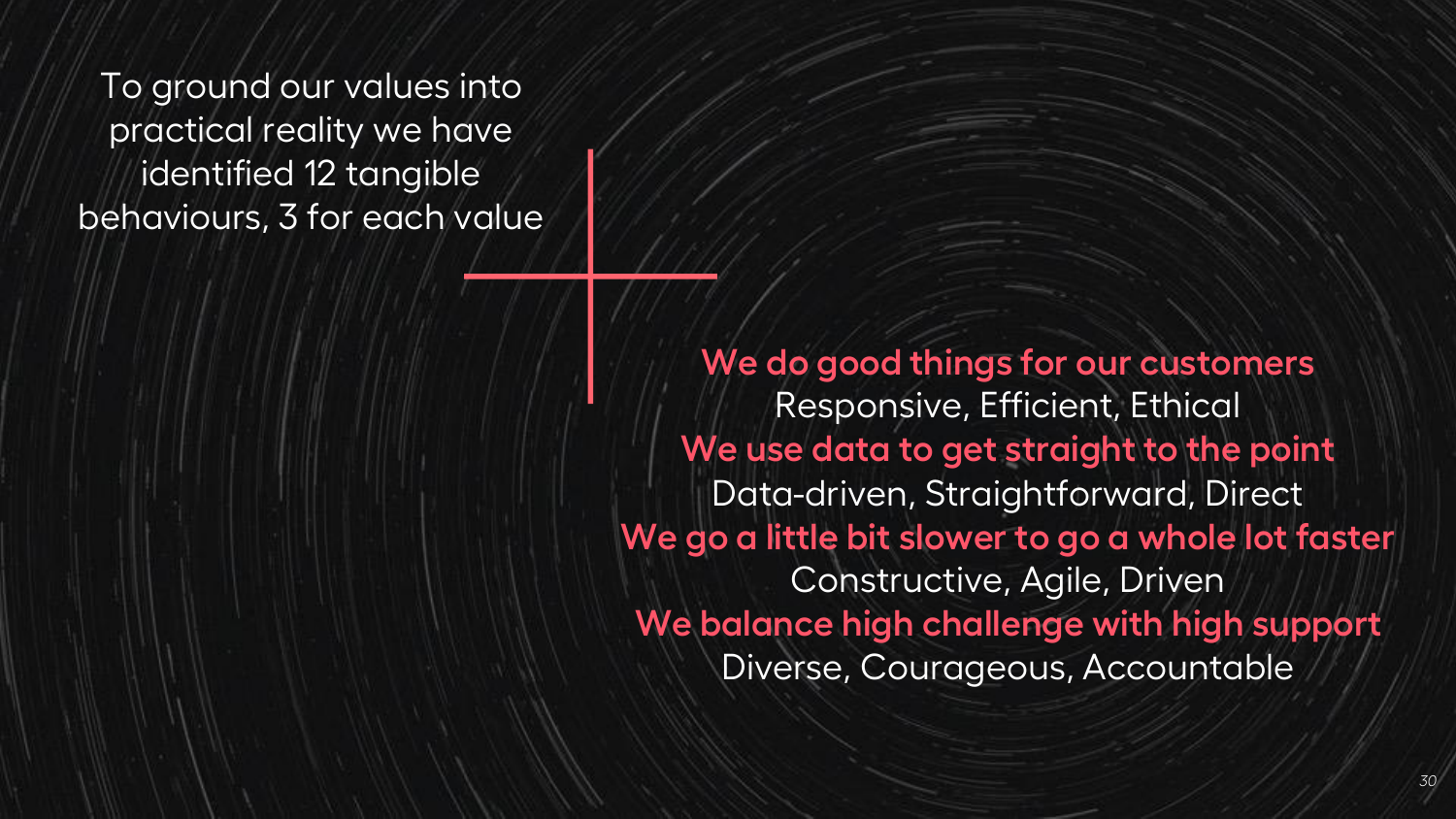### **Responsive**

#### **Always imagine the customer is in the room.**

We have customers at the front of our minds all of the time.

#### **What this means**

We are going to turn a boring, irritating and difficult purchase for our customers into a simple one by being quick, fair, open and digital.

Without our customers we have nothing.

We obsess more about our customers than our competitors.

#### **What this doesn't mean**

It's not the case that we never make mistakes with our customers. What's important is that we hold our hands up and learn. We act with pace when we spot a problem that impacts our customers, and fix it.

#### **How we bring this to life**

We measure customer satisfaction with the same intensity as financial performance.

We hire people who put service above ego.

#### **Questions to ask yourself**

How will what I am doing help our customers?

What can I do to learn more about our customers?

How can I save our customers time?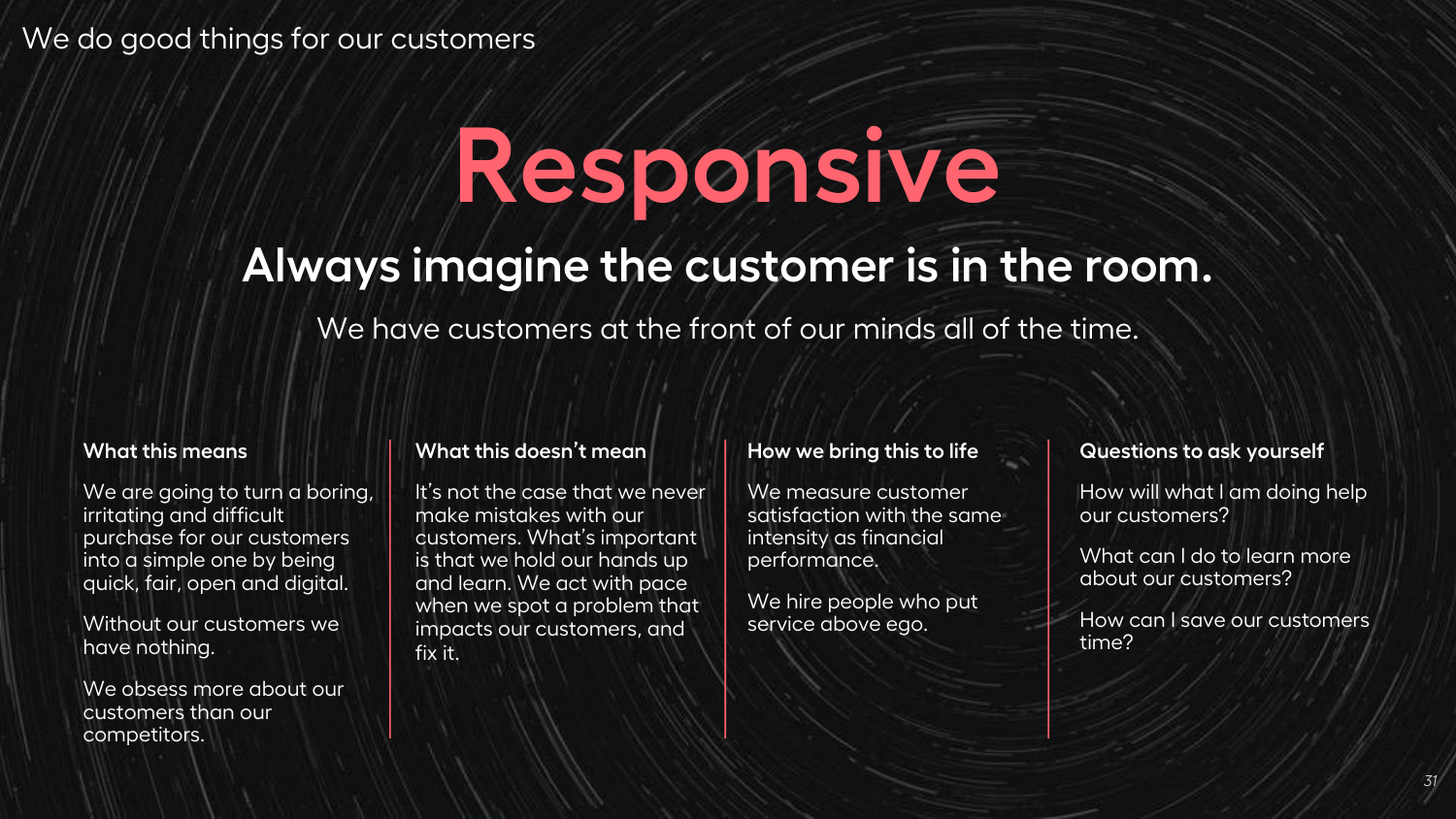### **Efficient**

#### **Ask if this is the best use of every penny.**

Every day work towards being a low cost insurer. We are relentless at focussing our efforts to achieve the most value-add outcomes.

#### **What this means**

Question every expenditure: would our customers see this as good value?

And it's not just efficiency in money.

Time matters too - we only work on things that add value.

#### **What this doesn't mean**

Shoddy work. The best way to save money is to build quality in from the start. It's far more efficient to get it right first time than to penny pinch our way to failure.

#### **How we bring this to life**

We drive budgets down to the lowest possible level and match them with required deliverables. If you 'own' your mini business you can 'own' the efficiency of it.

We start and end every meeting on time.

#### **Questions to ask yourself**

Would I spend my own money this way?

Am I cutting into fat or muscle?

Am I working on the most important thing?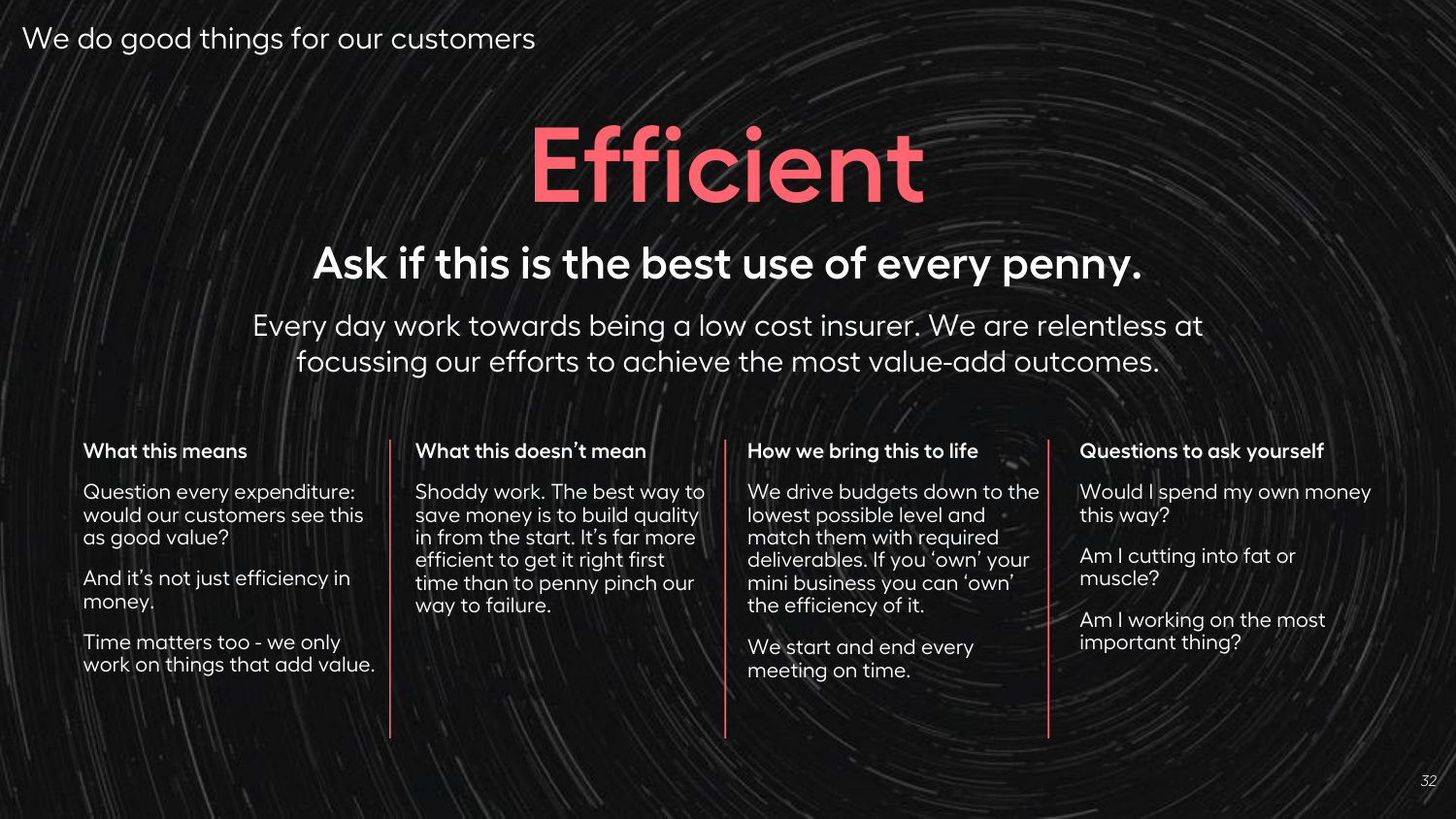### **Ethical**

#### **Always do the right thing, even when no one is looking.**

Shame on us if we have to rely on regulations to tell the difference between right and wrong. Do work you are proud of.

#### **What this means**

Caring about our customers means more than a 'tick box' exercise. We need to satisfy them by proactively meeting their needs.

Help customers find the right solution for them.

#### **What this doesn't mean**

We don't just comply, we delight and surprise.

This doesn't mean we outsource ethics to our Compliance colleagues. It's everyone's job.

#### **How we bring this to life**

We don't use pressurised selling tactics or rely on inertia. We 'know' our customers and offer them choices.

We measure and publish our customer satisfaction scores.

#### **Questions to ask yourself**

Do I know the law in my area?

Would I feel comfortable explaining my actions to my Mum?

Am I brave enough to raise my hand if I suspect something is amiss?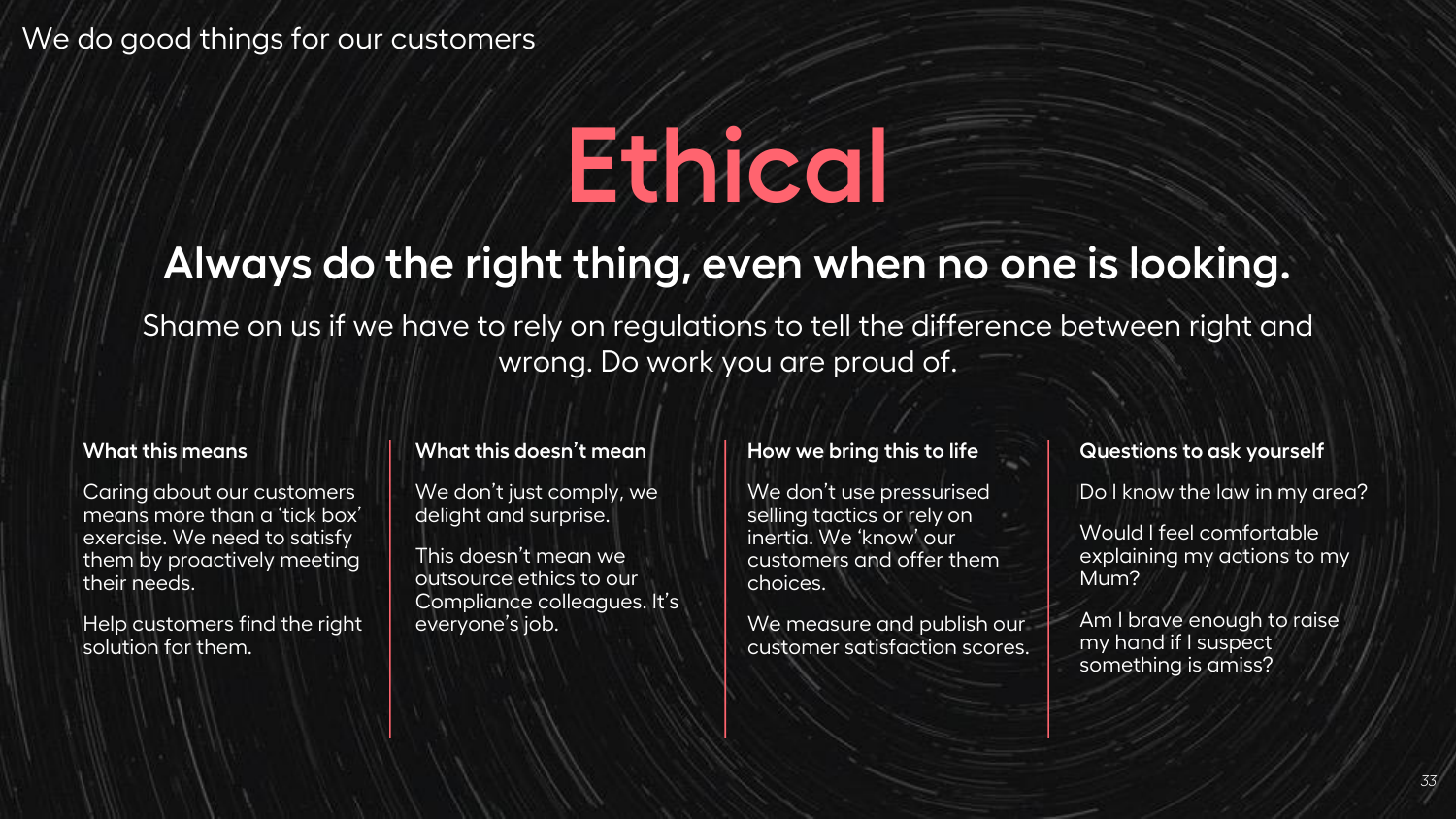#### We use data to get straight to the point

### **Be led by the data, hold our opinions in check. Data-driven**

Data thrashes hierarchy. The most important person is the fact holder. Data directs every decision we make.

#### **What this means**

The point is not for data to conform to your opinions, but for your opinions to be informed by the data. We are all plagued by biases, many of them unconscious. Data is our way of shining a light on those decision biases.

We aren't big on hierarchy debates are won by data, not job title.

Data shouldn't be 'owned' by someone in the organisation. Unless it is protected, for example by NDAs or GDPR, our bias should be to share.

#### **What this doesn't mean**

Don't confuse facts with truth. We absolutely love data, obviously.

But data is a route to truth, not truth itself.

We also need to bring intuition, judgement and experience to bear. Data is always incomplete and we can fill in the gaps with our experience.

#### **How we bring this to life**

We have built the company with a unified data architecture. We put data science at the heart of the company. We use short decks which are heavy on data and light on narrative. Everyone reads decks before meetings so we can get straight to the point.

#### **Questions to ask yourself**

Can I prove my opinions with data?

What data would it take for me to change my mind?

What's the most important story I need to tell with the data?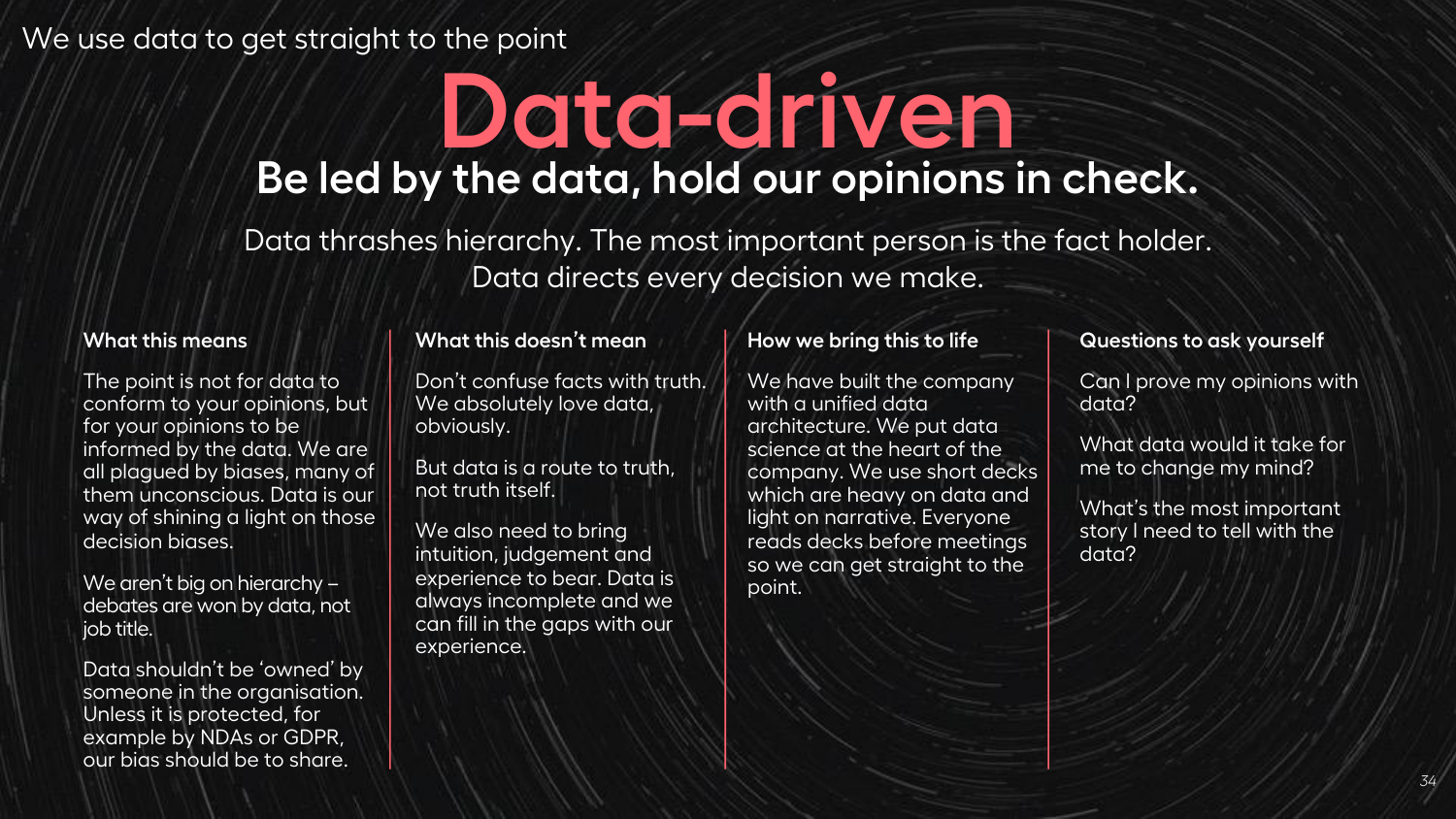#### We use data to get straight to the point

### **Get to simplicity on the other side of complexity. Straightforward**

We compete in a complex industry with too much jargon. Our job is to produce beautiful simplicity.

#### **What this means**

Kill complexity and seek simplicity

Our desire for simplicity is greater than our desire for comfort. If you see something that is excessively complex, challenge it. Even if it's uncomfortable.

Simplicity isn't just for our products and services. It's relevant for everything we do. Use 'radical candour' to challenge anything that smells too complex.

#### **What this doesn't mean**

Remember complexity is the residual between sophistication and capability. You or I might find it complex to write a bestselling novel. JK Rowling finds it less complex, because she is more skilful at it.

So sometimes the answer to complexity is to increase your own capabilities

#### **How we bring this to life**

Flat structures, wide spans of control, absolute clarity on the direction and objectives

Count your priorities on the fingers of one hand

#### **Questions to ask yourself**

Could I explain this to a customer?

Am I sharing my expertise or hoarding it?

What do I understand today that I didn't last year?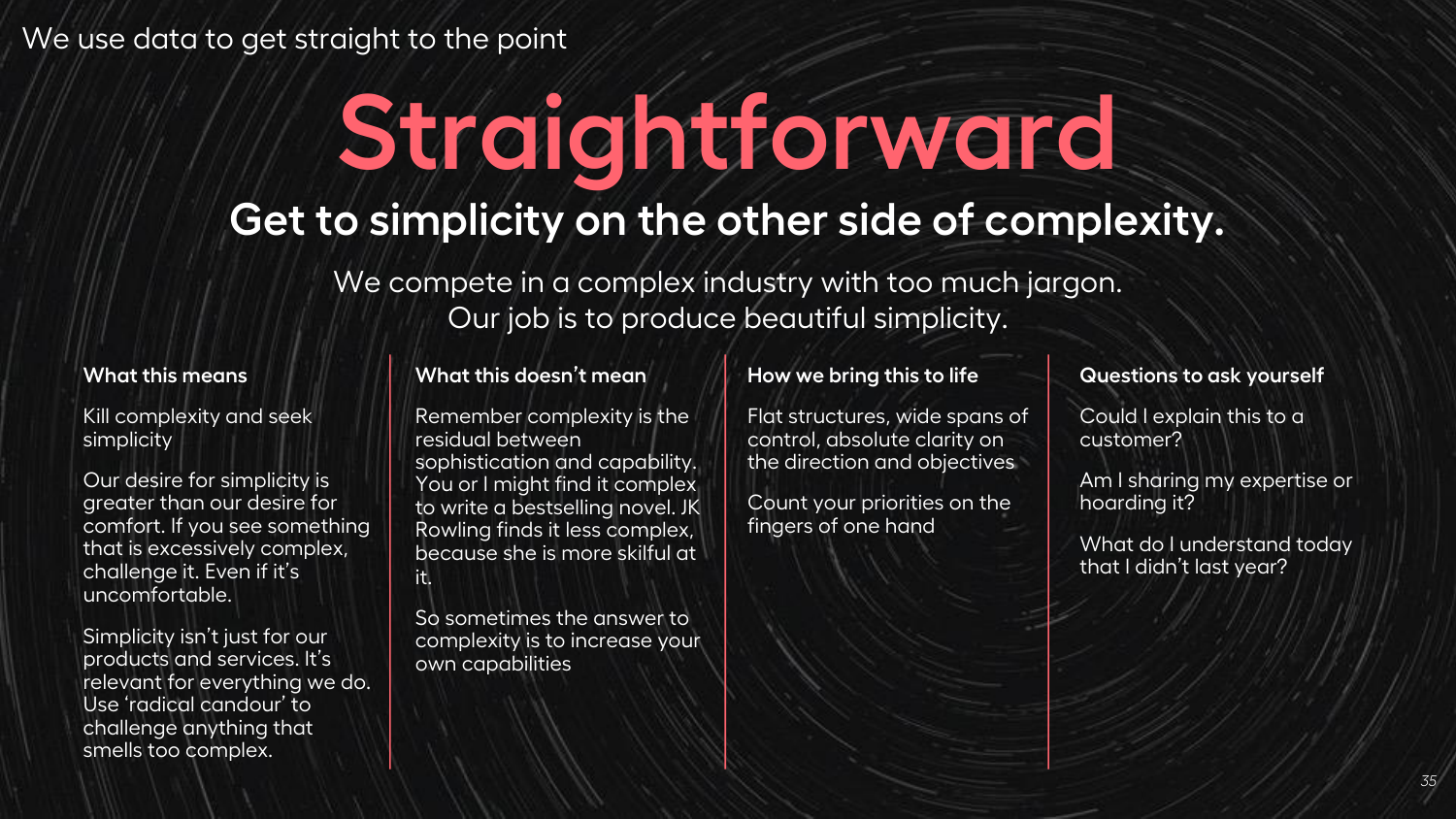We use data to get straight to the point

### **Direct**

#### **Speak boldly, bluntly, and briefly.**

Our comms should be as crisp, clear and coherent as our thinking.

#### **What this means**

Our competitors are outside. With colleagues we don't need to filter. Say what's on your mind.

We have a lot to do in a short time. Let's save time by getting straight to the point.

Speak plainly, dump the jargon, be direct.

#### **What this doesn't mean**

Needlessly antagonising or being offensive. We need safety inside the organisation, and any paranoia to be directed externally. We need to speak our mind and bring our heart.

#### **How we bring this to life**

We use simple language – we use help, get and fix not assist, obtain and resolve.

We use direct language – 'we decided...' and not 'a decision was made'. And only "reach out" if you are one of the Four Tops.

#### **Questions to ask yourself**

Are my words trusted?

Do my actions match my rhetoric?

What about my intent?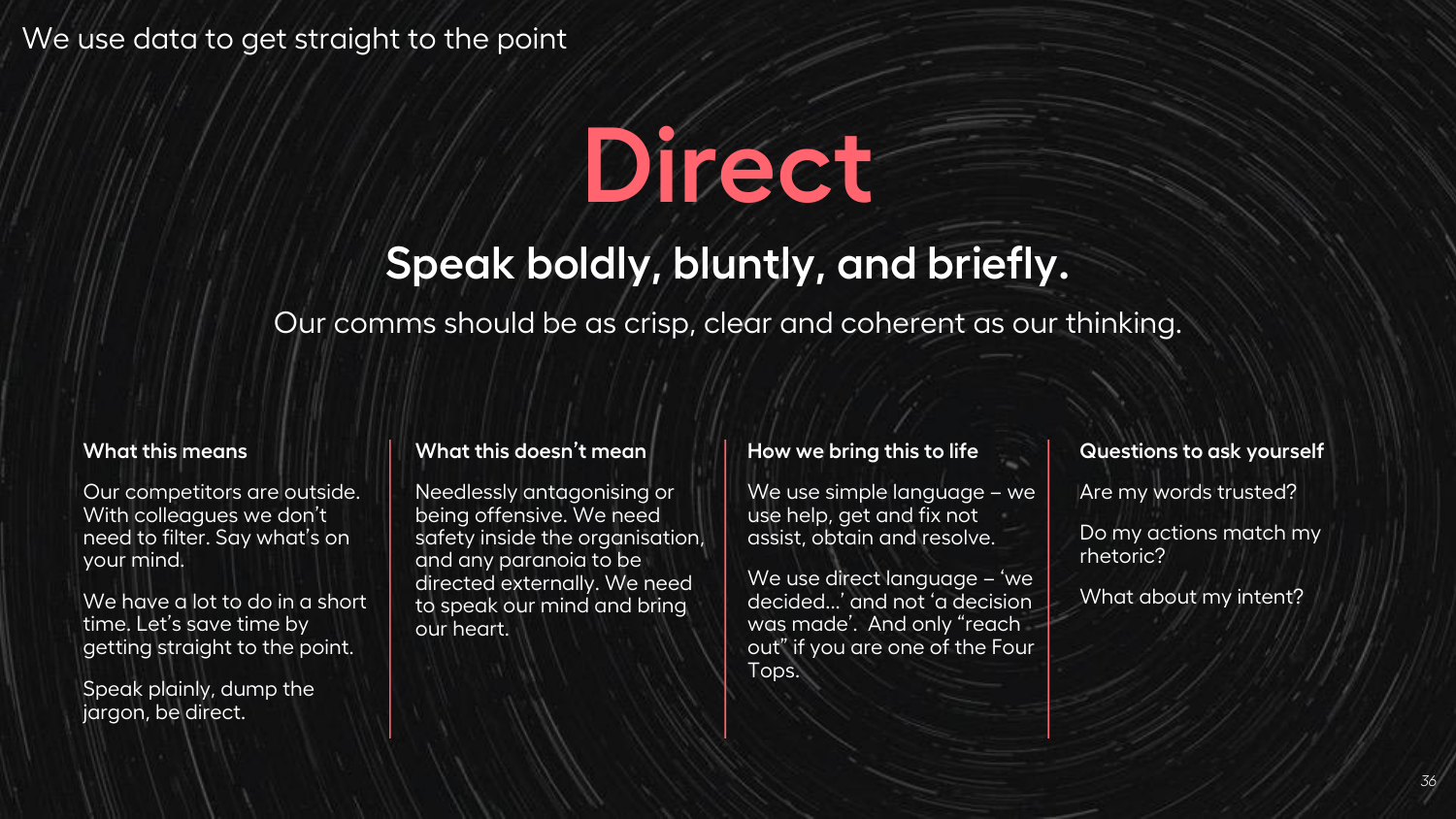We go a little bit slower to go a whole lot faster

### **Constructive**

#### **Display a 'yes and' not 'yes but' attitude.**

Adopt a default setting of 'let's give it a try, measure and test, and see if it works'

#### **What this means**

Every one of us needs to be an innovator.

Study your space, understand the landscape, push your thinking, try things out.

#### **What this doesn't mean**

Flip-flopping around from one fad to another, or doing things one way just because they've always been done that way.

#### **How we bring this to life**

We plan in quarters not years to match our metabolic pace to that of the market.

We use scrums, squads, brainstorming and any other non-hierarchical methods we can possibly think of to stop bureaucracy stifling initiative.

#### **Questions to ask yourself**

Am I keeping up with the leaders in my field?

Have I inadvertently acted as a dead hand of bureaucracy?

Where can I help out a colleague?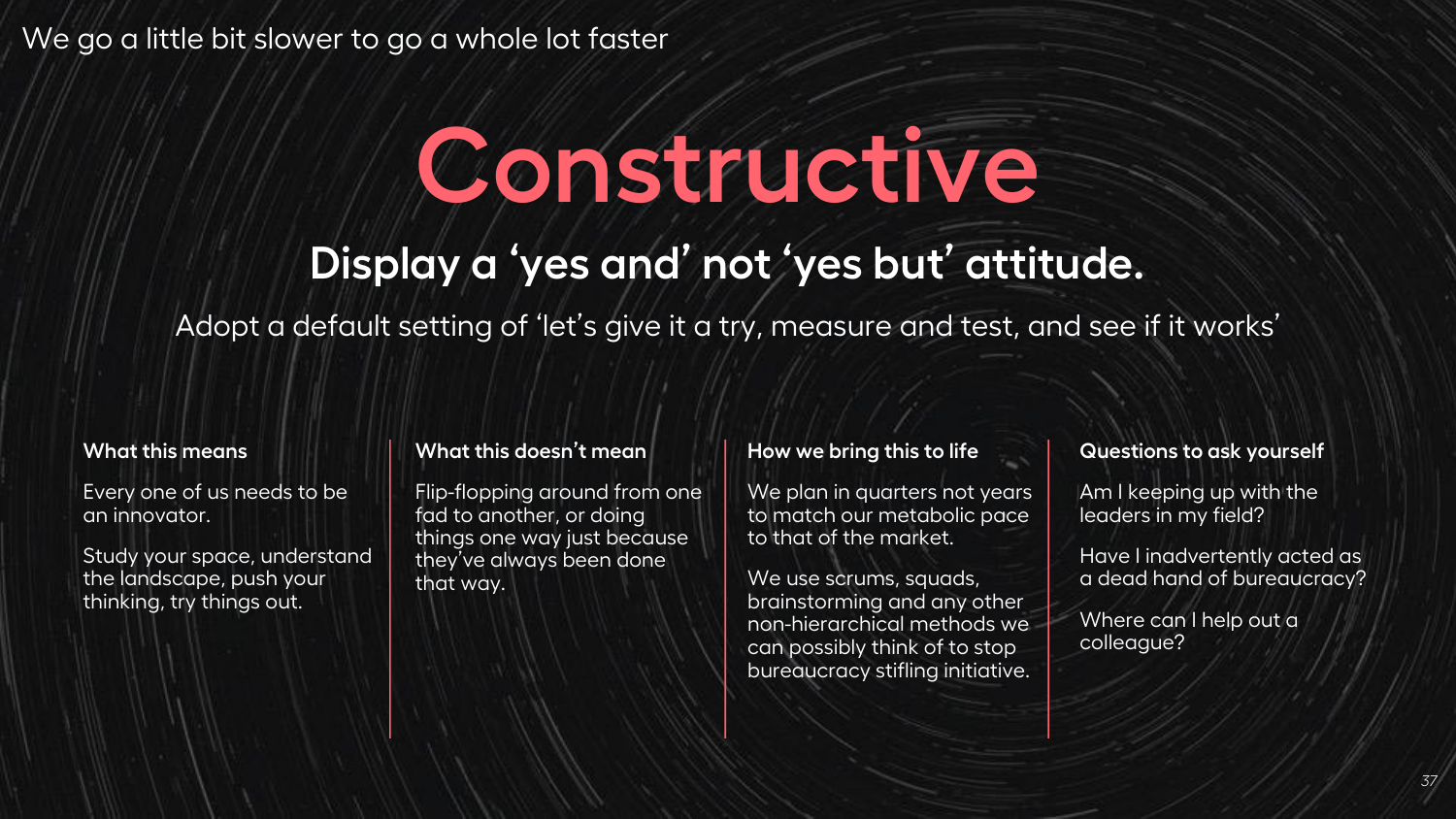We go a little bit slower to go a whole lot faster

### **Agile**

#### **If in doubt go faster, but test and learn.**

Recognise and react to things quicker than our peers. Be agile in everything that you do. This is an organisation with a high metabolic rate.

#### **What this means**

The quick win the race. So we need to be quicker.

Sometimes speed will bring failures. Failure is the condiment that gives success its flavour. That's OK but let's not make them repeated failures.

And experiment. Don't wait for perfection before acting.

#### **What this doesn't mean**

It doesn't mean we leave everything to the last moment and are chaotic. Sometimes you do have to go slow to then go fast - you can't fatten a pig on market day. We have to be action-oriented and know when to go from planning the work to working the plan.

#### **How we bring this to life**

Move when you are 60% ready and learn as you go.

We take away the speed bumps. Few people want to move slowly. They get slowed down by review meetings, pre meeting meetings, big meetings, joint accountabilities. Our mantra of big people in big jobs helps us set the pace.

#### **Questions to ask yourself**

What is slowing me down and what can I do about it?

Who is waiting on me?

What can I start now and then course correct once I know more?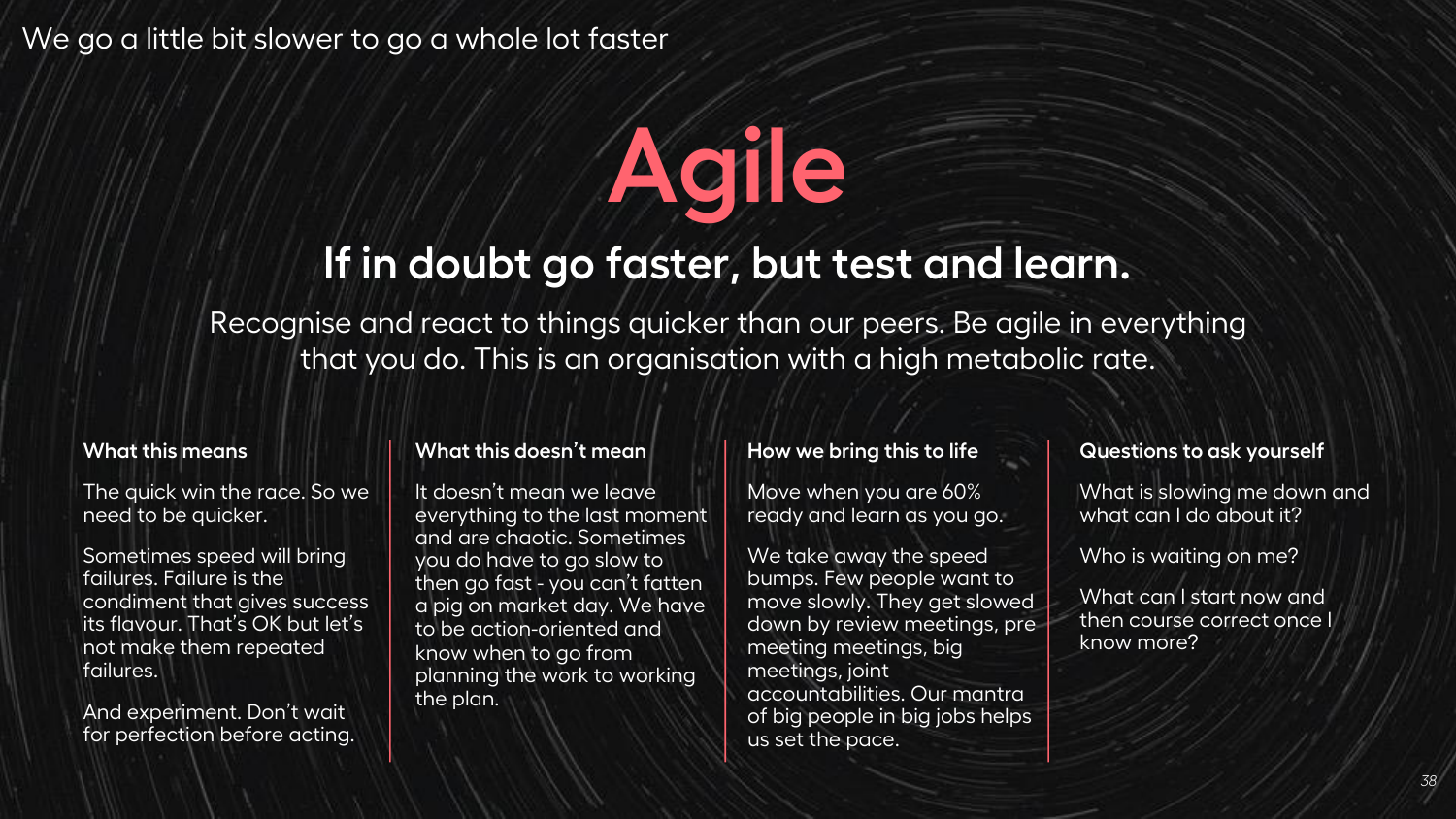#### We go a little bit slower to go a whole lot faster

### **Driven**

#### **Be (politely) intolerant of bureaucracy and unnecessary weight.**

Have a bias for action.

#### **What this means**

The big corporates spend a gazillion hours feeding the beast of their own making.

Let's out execute and outpace them. Our natural advantage is speed, simplicity and innovation.

#### **What this doesn't mean**

We won't make investments. Abacai is a growth play and we will dig deep to build the capabilities to win.

We're going to penny-pinch on compliance. We're nothing without our reputation, and have a responsibility to look after every single one of our customers.

#### **How we bring this to life**

We work in squads. Small teams with uber clear performance objectives create an ownership culture.

We work to a quarterly rhythm, not annual.

We are painfully transparent on our performance so everyone knows what needs to be done.

#### **Questions to ask yourself**

How do I chop 80% off the time it will take to bring this to life?

Can I hack this problem just to test things out?

What's getting in my way? Have I been active enough in confronting it?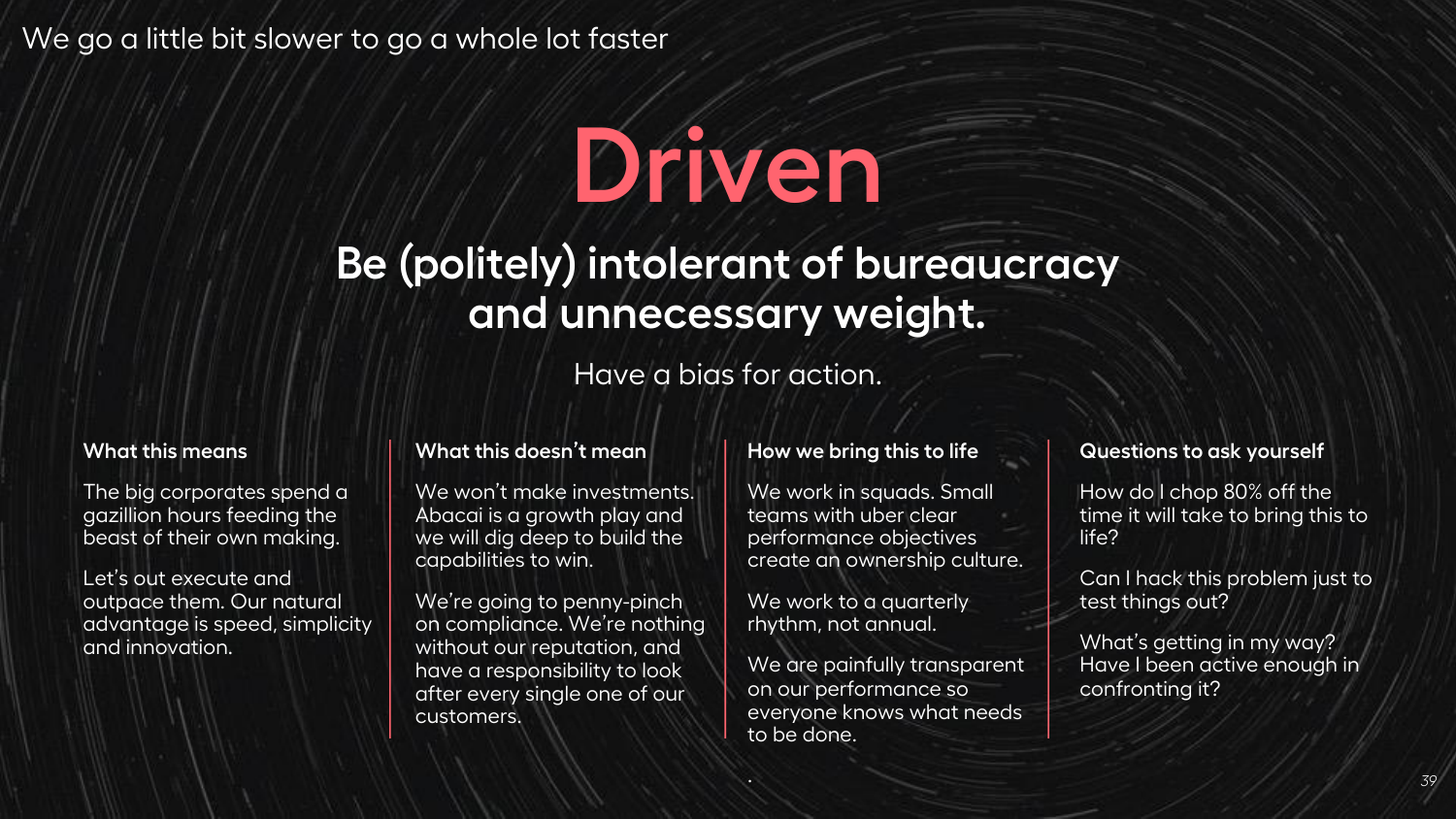### **Diverse**

#### **Surround yourself with people who think differently and treat them with respect.**

Embrace the power of doubt. Be intolerant of intolerance.

#### **What this means**

Diversity of thought, and having multiple ways of looking at problems and multiple sources of insight on every opportunity.

We have to be masters in the art of arguing well. Passionate, even fierce debate, but always confronting the issues, never attacking the person.

We need to stick up for our own point of view; no-one else will. Be yourself – everyone else is taken.

#### **What this doesn't mean**

Quotas. Let's be clear: we have no interest in equality of outcome. Having 50% men in our HR function isn't a strategic objective. We value substance over symbols.

We are super interested in equality of opportunity . We want to draw on the best talent regardless of race, ethnicity, gender, sexuality, age, neurodiversity, or any other identification.

#### **How we bring this to life**

We welcome challenge – we don't have an open door policy, we have a no door policy.

We are respectful, not delicate.

We listen hard for intent.

We are inclusive, and make sure everyone can be heard.

We remind ourselves that we can't perfectly mirror our customers or society. We will use data to plug any gaps.

#### **Questions to ask yourself**

When did I last change my mind and why?

When did I last encourage someone to speak up?

When did I last thank someone for challenge?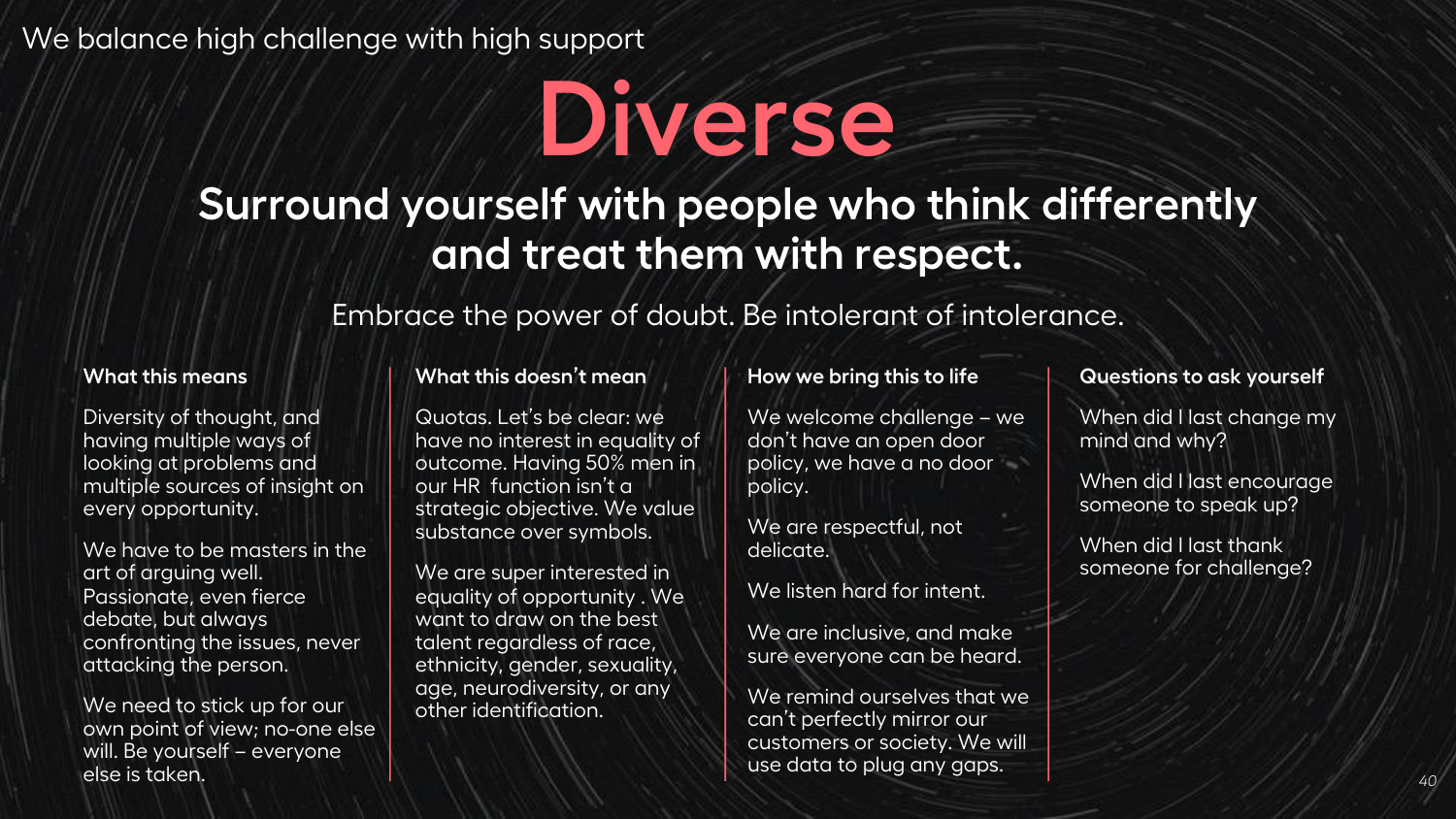### **We've got your back, so you push forward. Courageous**

Have the courage to take calculated risks, to make bold moves and to challenge poor behaviours, knowing the support is there.

#### **What this means**

Greatness and comfort rarely coexist.

At Abacai we back ourselves, both individually, in our teams and as a company. We are not afraid of the unknown or change, quite the opposite, we pursue and thrive on it. Thinking small is a selffulfilling prophecy.

The main thing is to keep the main thing the main thing.

#### **What this doesn't mean**

We are fearless in our pursuits, but we are not reckless.

Decisions are informed and made at speed, but they are not rash.

This doesn't mean you're alone. When times are tough, and that happens to all of us, the Abacai family gathers round and supports.

#### **How we bring this to life**

We remind ourselves regularly of what we are trying to achieve.

We hire the very best. People who give a damn. People who want to drive forward. And we empower them to bring their best selves to their work.

Stay ready for spontaneity, so we don't have to get ready.

#### **Questions to ask yourself**

Is fear holding me back?

Am I too comfortable, how can I push myself further?

Can I do anything more to make the outcome better for the customer?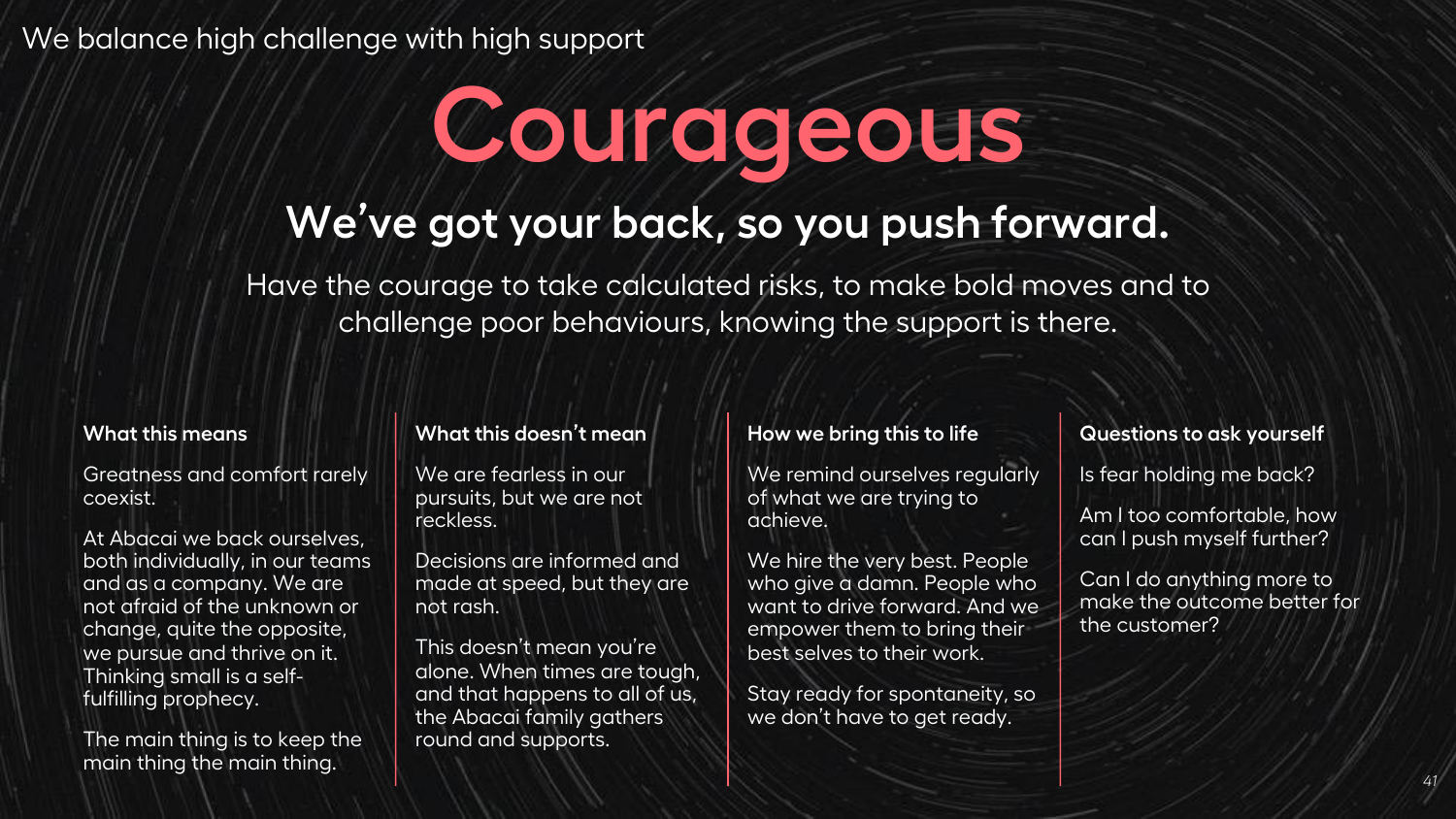### **Deliver on your commitments. Accountable**

Collaboration is crucial, we only get there when we are all accountable. We are big people in big jobs.

#### **What this means**

If you chase two rabbits, both will escape. It's critical that we are each very clear on our individual commitments. We are too small a business to be able to afford for things to slip through the cracks.

Name an elite sports person who hasn't had excellent coaching and I will name you a fibber. For us to deliver on our accountabilities we have to have a feedback rich environment.

#### **What this doesn't mean**

At Abacai we talk to each other not about each other. If you feel someone has let you down you raise it with them. Directly, bluntly, respectfully.

Hoarding knowledge. Don't confuse individual accountability with silo behaviour.

Blame. It's generally bad process rather than bad people that cause mistakes. We celebrate finding and improving these bad processes.

#### **How we bring this to life**

Small units help. What helps more is ultra clear targets.

Own up to bad news early, so that we can all work to fix it.

We don't have to agree on everything. But we do have to be able to disagree and commit. Disagree in the sense of making your views clear but nevertheless fully commit to the way ahead if that's the decision.

#### **Questions to ask yourself**

Am I clear on my commitments?

Have I asked for help if I am struggling?

What bad news am I hiding?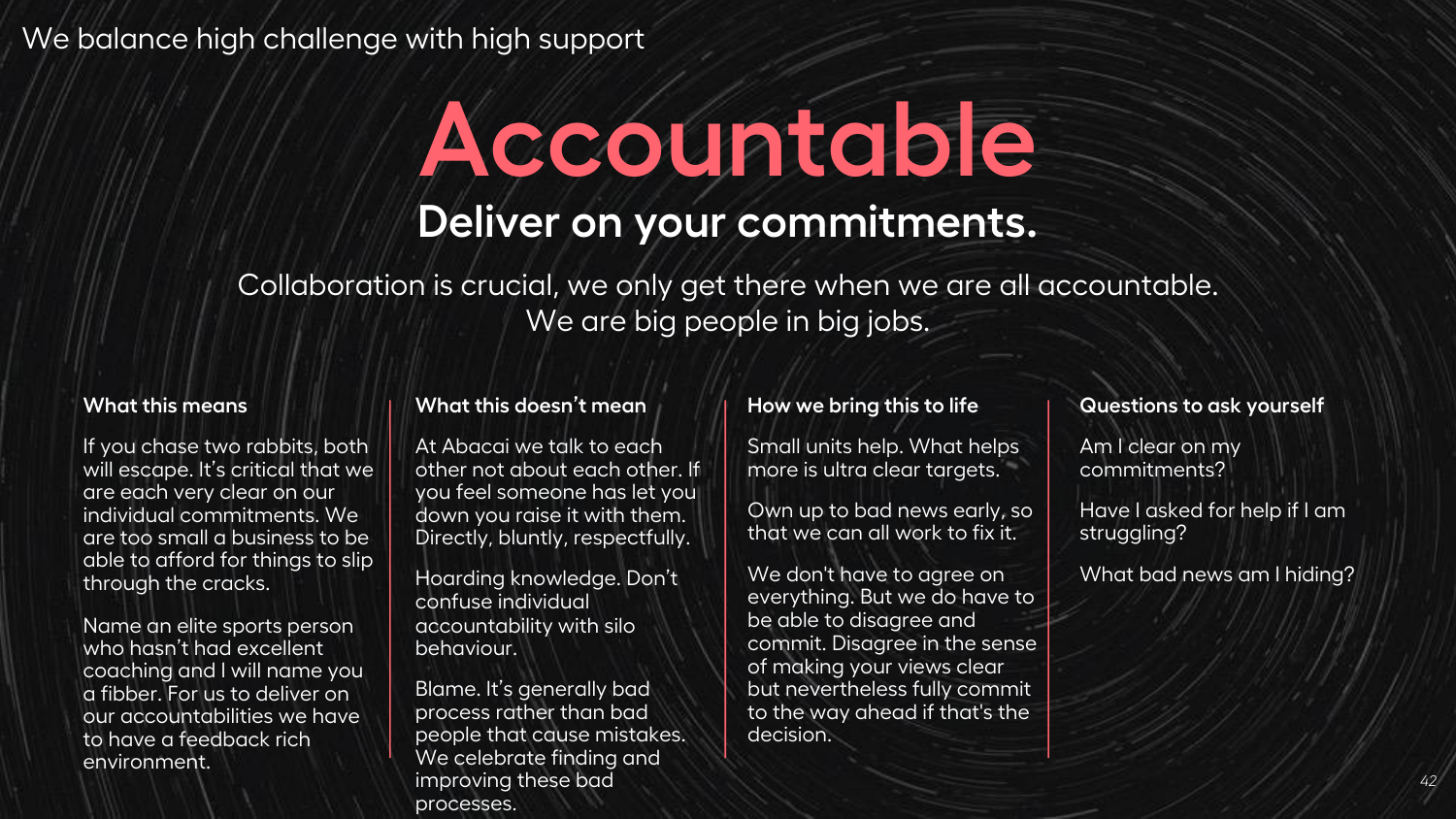As a reminder…

#### To revolutionise insurance **Our purpose**

#### **Our values**

We do good things for our customers

We use data to get straight to the point

We go a little bit slower to go a whole lot faster

We balance high challenge with high support

#### **Our behaviours**

Responsive **Efficient Ethical** 

Data-driven Straightforward **Direct** 

**Constructive** Agile Driven

Diverse **Courageous** Accountable